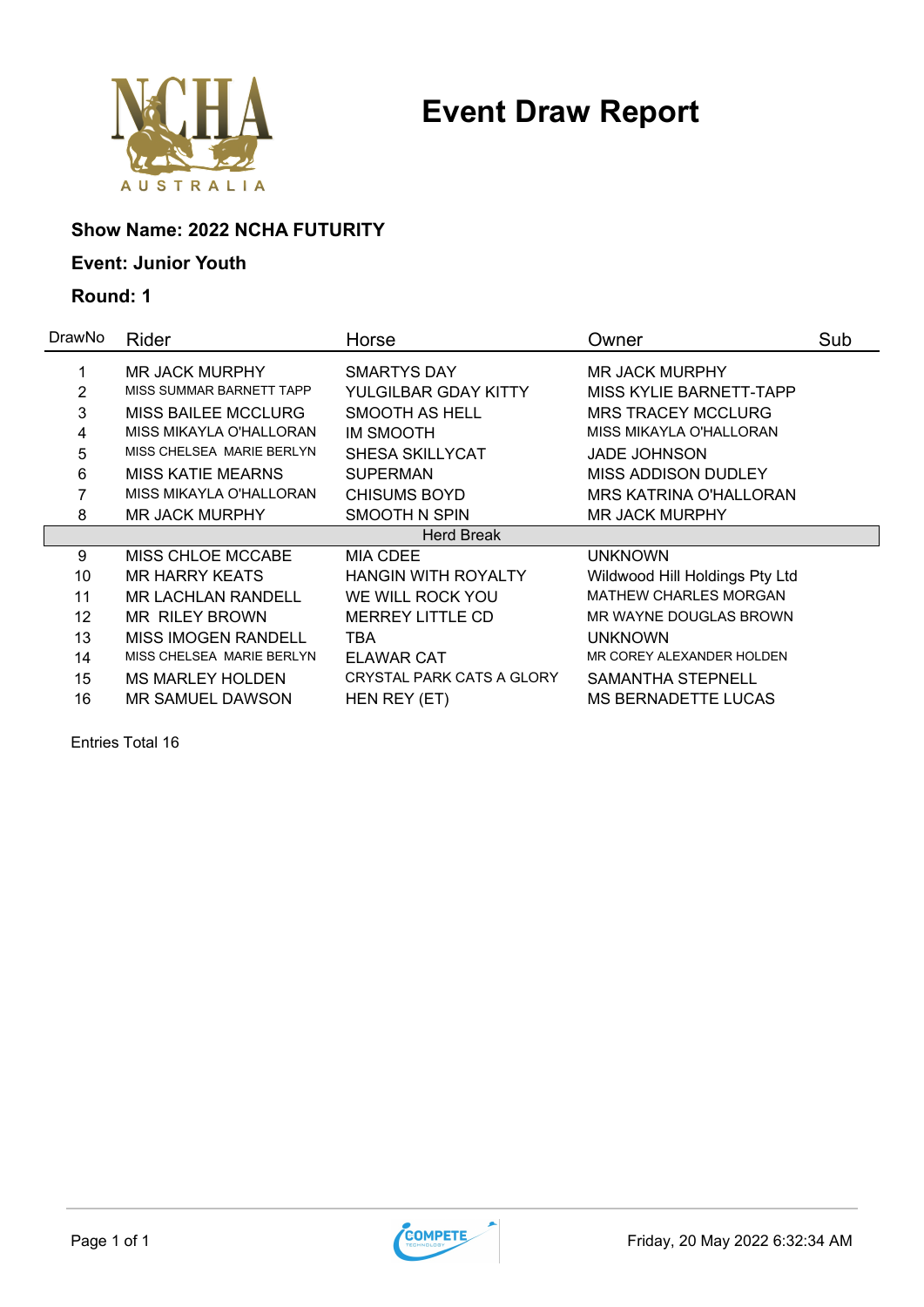

### **Show Name: 2022 NCHA FUTURITY**

### **Event: Non Pro Classic Challenge**

| DrawNo         | Rider                       | Horse                          | Owner                                                | Sub  |
|----------------|-----------------------------|--------------------------------|------------------------------------------------------|------|
| 1              | MR BRIAN THOMAS ELLIOTT     | <b>TYRELL PARK IVY GIRL</b>    | MR BRIAN THOMAS ELLIOTT                              |      |
| $\overline{2}$ | <b>MR VICTOR VICKERS</b>    | <b>EB S MARSHALL</b>           | <b>MR VICTOR VICKERS</b>                             | (A)  |
| 3              | <b>SAMANTHA STEPNELL</b>    | <b>STYLISH ON TIME</b>         | <b>SAMANTHA STEPNELL</b>                             | (A)  |
| 4              | <b>MRS TRUDY HOLDEN</b>     | <b>GARTERALICIOUS</b>          | MR COREY ALEXANDER HOLDEN                            |      |
| 5              | <b>MR SHANE CRAWFORD</b>    | <b>ERIN YOUNG ANGUS</b>        | <b>MR SHANE CRAWFORD</b>                             | (A)  |
| 6              | <b>MRS RENEE RICHARDSON</b> | <b>SHORT REVIEW</b>            | <b>MRS RENEE RICHARDSON</b>                          | (A)  |
| 7              | <b>MR BRETT PECHEY</b>      | A ONE LITTLEMISS BLUEBOON      | <b>MR BRETT PECHEY</b>                               | (A)  |
| 8              | MRS KIM KRISTINE CAMPBELL   | MDC JINX                       | <b>Moondyne Cutting Horses</b>                       |      |
| 9              | <b>MISS TORI RAFTON</b>     | CALINDA DRIVIN MIZ DAINTY (ET) | <b>MR DARREN RAFTON</b>                              |      |
| 10             | <b>MR MICHAEL DUNBAR</b>    | SDP COCOA REY                  | <b>MND RURAL PTY LTD</b>                             | (A)  |
| 11             | <b>MR PETER RYAN</b>        | <b>BLUEYS CD</b>               | <b>MR PETER RYAN</b>                                 |      |
| 12             | <b>MRS AMELIA SERVIN</b>    | <b>TORNADO ALLEY</b>           | <b>MRS AMELIA SERVIN</b>                             |      |
| 13             | <b>MRS MARINA WRIGHT</b>    | <b>DARA IMA PREVIEW</b>        | WOONGARRA GRAZING COMPANY                            | (A)  |
| 14             | <b>MS DRU O'KEEFE</b>       | <b>MISS DAISY DUKE</b>         | QSTUD                                                |      |
| 15             | MRS LAUREN CLARE GRAY       | <b>KINDA SMART</b>             | <b>MRS LAUREN CLARE GRAY</b>                         | (A)  |
|                |                             | <b>Herd Break</b>              |                                                      |      |
| 16             | <b>MRS RACHEL LEITCH</b>    | <b>HARD SPINNING CASH</b>      | <b>MRS RACHEL LEITCH</b>                             |      |
| 17             | MR STUART BOYD LAURIE       | BET ONE MOORE                  | MR STUART BOYD LAURIE                                |      |
| 18             | MISS MIKAYLA O'HALLORAN     | <b>CHISUMS BOYD</b>            | <b>MRS KATRINA O'HALLORAN</b>                        | (AO) |
| 19             | <b>MRS RACHEL PROCIDA</b>   | <b>HAVA KIT KAT</b>            | MRS RACHEL PROCIDA                                   | (A)  |
| 20             | <b>MR MARK RUFF</b>         | <b>REYVING LUNACAT</b>         | <b>MR MARK RUFF</b>                                  | (A)  |
| 21             | <b>TRINA SIMPSON</b>        | <b>BET HESA KOOL CAT</b>       | <b>TRINA SIMPSON</b>                                 | (A)  |
| 22             | MR ANTHONY O'LOUGHLIN       | <b>BET SHES A GEM</b>          | MR ANTHONY O'LOUGHLIN                                | (A)  |
| 23             | <b>MR SIDNEY MYER</b>       | YULGILBAR IMA BLACK CAT        | YULGILBAR QH STUD                                    | (A)  |
| 24             | MISS ASHLEIGH MEAGHER       | <b>DUCKTALLIC</b>              | MISS ASHLEIGH MEAGHER                                | (A)  |
| 25             | MISS SARAH CAMPBELL         | <b>HY ON CHERRIES</b>          | MISS SARAH CAMPBELL                                  | (A)  |
| 26             | <b>MISS HOLLY CLAYDEN</b>   | ARAGUANEY                      | MISS HOLLY CLAYDEN                                   |      |
| 27             | MR RON COLE                 | <b>RETRO</b>                   | <b>MR RON COLE</b>                                   | (A)  |
| 28             | <b>MRS FIONA CABAN</b>      | <b>TIN BOOTS</b>               | <b>MATT CABAN FARRIER SERVICES</b>                   | (A)  |
| 29             | <b>MRS AMELIA SERVIN</b>    | ROCKIN THE BOONBOX             | <b>MRS AMELIA SERVIN</b>                             |      |
| 30             | MR RAYMOND ERIC RANDLE      | <b>BC COLD STEEL</b>           | MR RAYMOND ERIC RANDLE                               | (A)  |
|                |                             | <b>Herd Break</b>              |                                                      |      |
| 31             | MR DEAN JONES               | PLAYIN SMOOTH                  | DJ AND JA JONES                                      |      |
| 32             | <b>MR ALI ALI</b>           | ONE HELLOFA HILDA              | <b>ALI ALI</b>                                       | (A)  |
| 33             | <b>MRS AMELIA SERVIN</b>    | <b>STYLISH TINLADY</b>         | <b>MR CAMPBELL TONKIN</b>                            |      |
| 34             | <b>TRINA SIMPSON</b>        | <b>BLUEBLOODEDBOON</b>         | <b>TRINA SIMPSON</b>                                 | (A)  |
| 35             | MISS JODIE TURVEY           | <b>KENETICUT</b>               | MISS JODIE TURVEY                                    |      |
| 36             | <b>MR JAMIE BARTELS</b>     | YULGILBAR HI KITTY             | YELLOWSTONE PASTORAL COMPANY P/L                     | (A)  |
| 37             | MR NEIL FLYNN               | <b>SMOOTH REYS</b>             | Northern Rivers Equine Assissted Confidence Coaching | (AO) |
| 38             | <b>MR MITCHELL FRAZER</b>   | <b>WHISKEY HIGH</b>            | <b>MR MITCHELL FRAZER</b>                            | (A)  |
| 39             | <b>MRS FLEUR PHILIP</b>     | THE SIXTH SENSE                | <b>MRS FLEUR PHILIP</b>                              | (A)  |

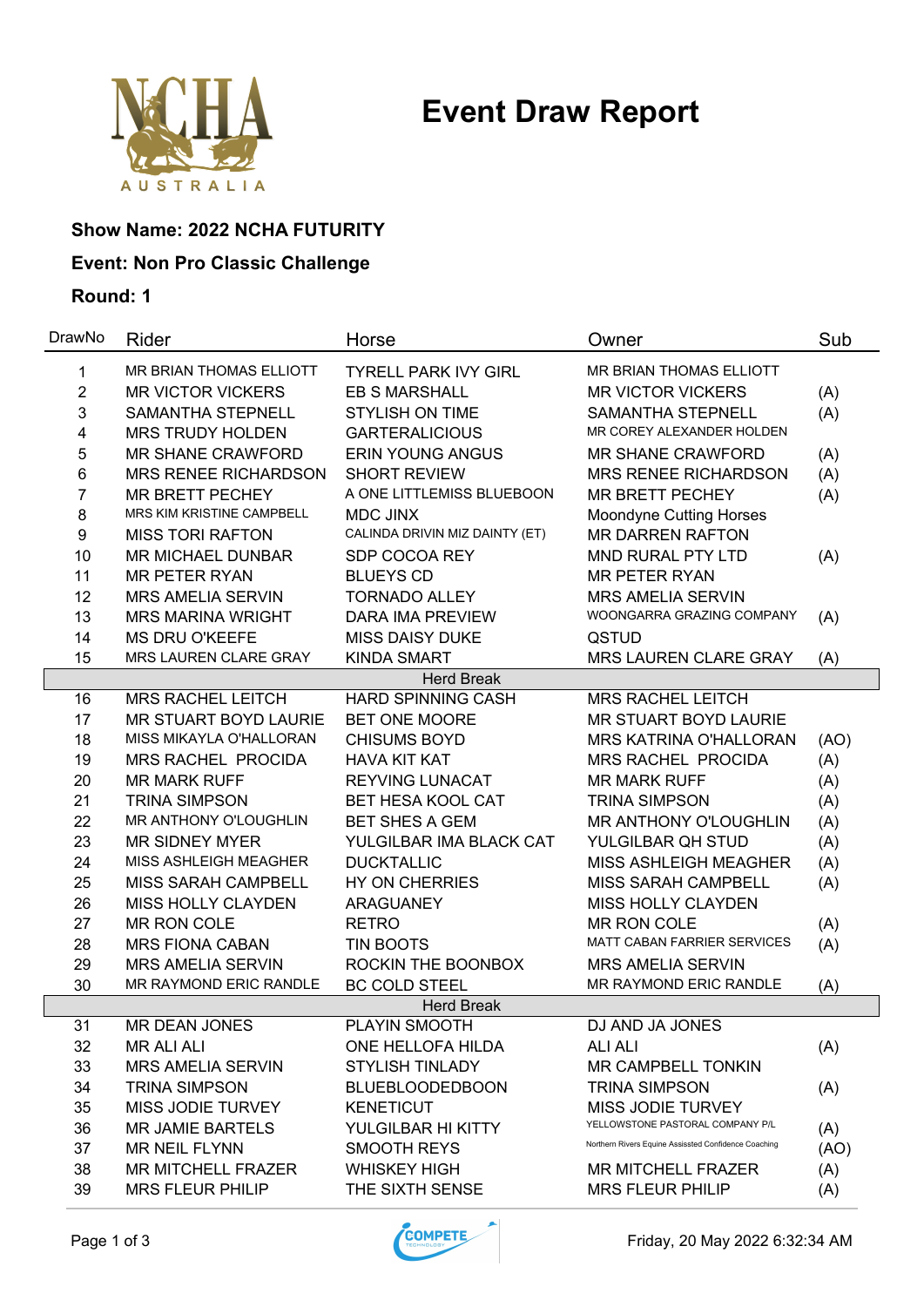

| 40 | <b>MISS DEMI BETTINI</b>   | <b>SHES A KEEPER</b>             | <b>MISS DEMI BETTINI</b>              |      |
|----|----------------------------|----------------------------------|---------------------------------------|------|
| 41 | MR MICHAEL HAWKE           | ERIN COOL CAT                    | MR MICHAEL HAWKE                      | (A)  |
| 42 | <b>MISS BROOKE WEST</b>    | IF YA GUNNA PLAY IN TEXAS        | <b>MISS BROOKE WEST</b>               |      |
| 43 | <b>MR DEAN JONES</b>       | <b>GIRL WITHOUT LIMITS (IMP)</b> | <b>MR DEAN JONES</b>                  |      |
| 44 | <b>DARRIEN COX</b>         | <b>DESPACITO</b>                 | <b>DARRIEN COX</b>                    |      |
| 45 | <b>MRS RACHEL LEITCH</b>   | <b>SLITHERING</b>                | <b>MRS RACHEL LEITCH</b>              |      |
|    |                            | <b>Herd Break</b>                |                                       |      |
| 46 | <b>MR STEVE GRAVES</b>     | <b>METALLIC HIGHWAY</b>          | <b>MR STEVE GRAVES</b>                | (A)  |
| 47 | MR BRETT MICHAEL JOHNS     | CATTY HAWK (IS)                  | <b>UNKNOWN</b>                        | (A)  |
| 48 | <b>MR PETER RYAN</b>       | ONE SMOOTH PRINCE                | <b>MR PETER RYAN</b>                  |      |
| 49 | <b>MR JACK MURPHY</b>      | <b>SMARTYS DAY</b>               | <b>MR JACK MURPHY</b>                 | (A)  |
| 50 | <b>MR PETER RYAN</b>       | <b>HOT YOGA</b>                  | <b>MR PETER RYAN</b>                  |      |
| 51 | <b>MR JAMIE BARTELS</b>    | CAT AMONGST THE PIGEONS          | YELLOWSTONE PASTORAL COMPANY P/L      | (AO) |
| 52 | MR BILL TONKIN             | THIS CATS GOT STYLE              | Miss RACHEL DILLON                    | (A)  |
| 53 | MISS JUSTINE HODGMAN       | <b>EB S TURF</b>                 | <b>MR TYLER S HODGMAN</b>             | (A)  |
| 54 | MR DAMIEN KENNY            | <b>FRONTMAN</b>                  | <b>MS VICTORIA ACTON</b>              |      |
| 55 | <b>MRS SHELLEY RUFF</b>    | <b>TRUCLASS FLAME</b>            | <b>MRS SHELLEY RUFF</b>               | (A)  |
| 56 | <b>ROBYN CLARK</b>         | <b>HEZA HAT TRICK</b>            | <b>CLA9548</b>                        | (A)  |
| 57 | <b>MR MARK RUFF</b>        | <b>HENDRIXXX</b>                 | <b>MR MARK RUFF</b>                   | (A)  |
| 58 | <b>MR THOMAS STRACHAN</b>  | SLOT <sub>2</sub>                | <b>UNKNOWN</b>                        | (A)  |
| 59 | MR SCOTT CODEY             | YULGILBAR JACKAROO               | <b>MR SCOTT CODEY</b>                 | (A)  |
| 60 | <b>MR TOM CAVANAGH</b>     | MUMMAS SNOWSTORM                 | <b>Glendonview Performance Horses</b> | (A)  |
|    |                            | <b>Herd Break</b>                |                                       |      |
| 61 | <b>MS NICOLE DUNBAR</b>    | <b>SKILLY REY CYRUS</b>          | MND RURAL PTY LTD                     | (A)  |
| 62 | <b>MR ANGUS MCKINNON</b>   | <b>EBS SPARKS A FLAME</b>        | <b>MR ANGUS MCKINNON</b>              | (A)  |
| 63 | <b>MR MARK RANGER</b>      | <b>HARD BOON BABY</b>            | <b>MR MARK RANGER</b>                 |      |
| 64 | <b>MR DOMINIC WILLIAMS</b> | <b>DOUSEEME</b>                  | MR DOMINIC WILLIAMS                   | (A)  |
| 65 | <b>KESLEY HEWITT</b>       | <b>HEWITTS METALLIC MILLIONS</b> | <b>SCOTALENA INVESTMENTS</b>          | (A)  |
| 66 | <b>MRS LYNDA MACCALLUM</b> | <b>HELLS ROCKIN</b>              | MRS LYNDA MACCALLUM                   |      |
| 67 | <b>MRS DANIELLE REA</b>    | <b>RAPTOR</b>                    | <b>MRS DANIELLE REA</b>               | (A)  |
| 68 | <b>MR MARK RUFF</b>        | <b>BULLA DEMI</b>                | <b>MR MARK RUFF</b>                   | (A)  |
| 69 | MR LINDSAY GORDON DICKINS  | SHESA PRETTY WOMAN               | MR LINDSAY GORDON DICKINS             | (A)  |
| 70 | <b>MR JAMIE BARTELS</b>    | <b>MR FOUREX GOLD</b>            | YELLOWSTONE PASTORAL COMPANY P/L      | (A)  |
| 71 | MR DAVID DOOLAN            | DARA KAYS LAST TEAR DROP         | DP NM DOOLAN                          | (A)  |
| 72 | MISS ASHLEIGH MEAGHER      | <b>CHISUMS MISS KITTY</b>        | MISS ASHLEIGH MEAGHER                 | (A)  |
| 73 | <b>MRS OLIVIA VICKERY</b>  | MR ROYAL BOON                    | <b>MRS OLIVIA VICKERY</b>             |      |
| 74 | MR DANIEL SHARPE           | <b>BIT A SWEET HIGH</b>          | MR DANIEL SHARPE                      | (AO) |
| 75 | MISS MATILDA WOODWARD      | <b>DANCIN IN MEMPHIS</b>         | <b>GARRISON QH STUD</b>               | (A)  |
|    |                            | <b>Herd Break</b>                |                                       |      |
| 76 | MR MICHAEL HAWKE           | <b>ISO SMOOTH</b>                | MR MICHAEL HAWKE                      | (A)  |
| 77 | <b>MRS Anna Naish</b>      | ONE TIME CRIMSON                 | <b>AGT RURAL</b>                      | (AO) |
| 78 | MR SHANE CRAWFORD          | DARA FLASHY PREVIEW              | PW & SJ KENNEDY                       | (A)  |
| 79 | MS BERNADETTE LUCAS        | HEN REY (ET)                     | <b>MS BERNADETTE LUCAS</b>            |      |
| 80 | <b>MRS JULIE SHEEDY</b>    | <b>DUALTALLIC (IMP)</b>          | RE AND JA SHEEDY                      | (A)  |
| 81 | MISS LACEY CAITLYN ELLIOTT | <b>SLOT</b>                      | <b>UNKNOWN</b>                        |      |
| 82 | MR WILLIAM TAPP            | <b>CLASSY N HOTT</b>             | <b>MR WILLIAM TAPP</b>                |      |
| 83 | <b>MR BILL TONKIN</b>      | SMOKE ON THE WATER               | <b>MR CAMPBELL TONKIN</b>             | (A)  |
| 84 | <b>MR THOMAS STRACHAN</b>  | <b>SLOT</b>                      | <b>UNKNOWN</b>                        | (A)  |

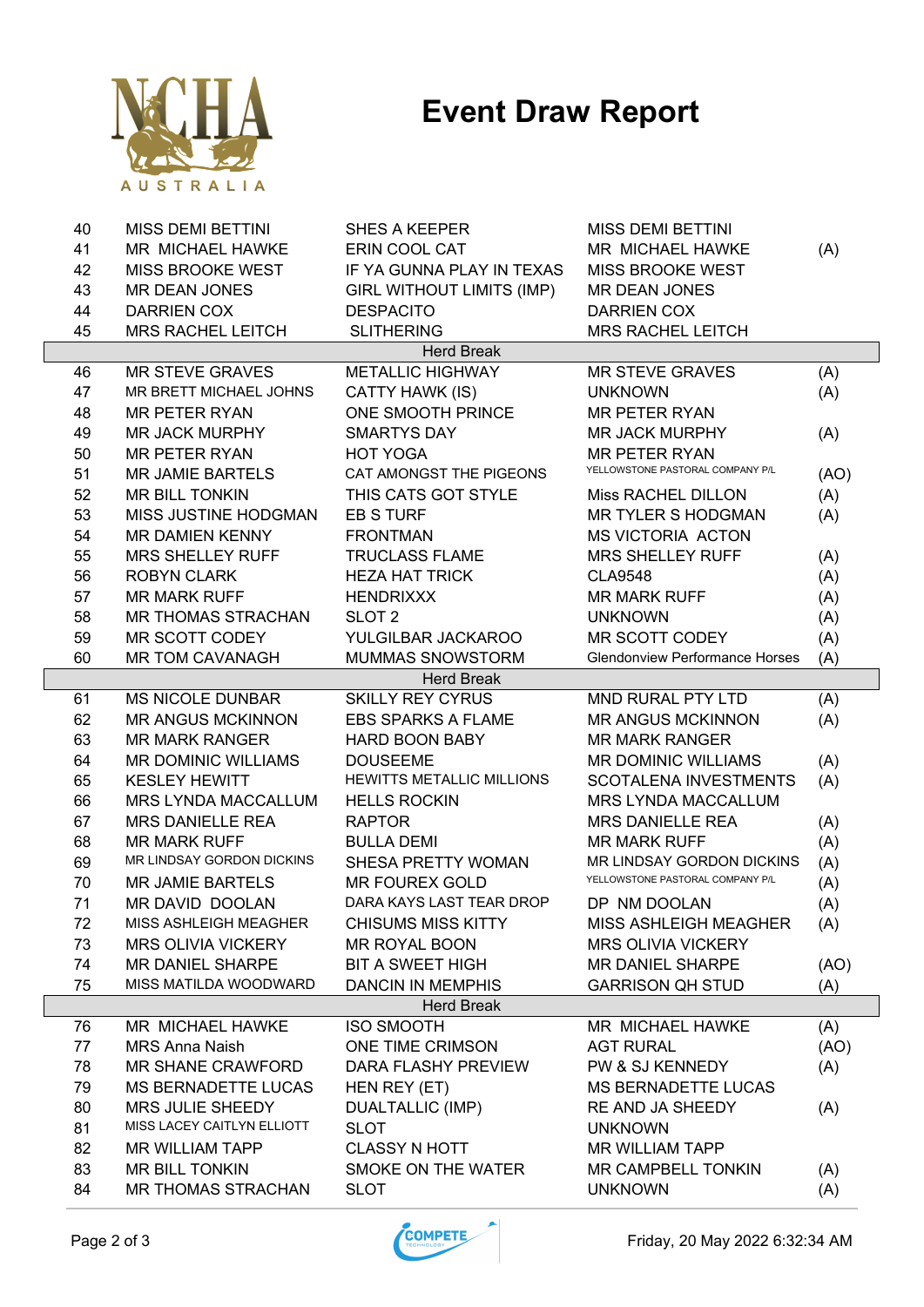

| 85  | MR WAYNE DOUGLAS BROWN     | PLATINUM CD (ET)              | MR WAYNE DOUGLAS BROWN      | (A) |
|-----|----------------------------|-------------------------------|-----------------------------|-----|
| 86  | LEANNE moran               | DRIVING MISS ROYAL            | TRI STAR QUARTER HORSE STUD | (A) |
| 87  | MRS DANIELLE MAREE BYRNE   | SPOON N BOON                  | MRS DANIELLE MAREE BYRNE    | (A) |
| 88  | <b>MR ANGUS MCKINNON</b>   | <b>SDP FIRECAT</b>            | <b>MR ANGUS MCKINNON</b>    | (A) |
| 89  | MISS SHENNAE MAGUIRE       | SMART LITTLE SUGAR            | MR MATTHEW TREVOR BARBOUR   |     |
| 90. | Mrs KIMBERLY ROSE PATERSON | <b>CHANCES ROYAL HIGHNESS</b> | Mrs KIMBERLY ROSE PATERSON  | (A) |
|     |                            |                               |                             |     |

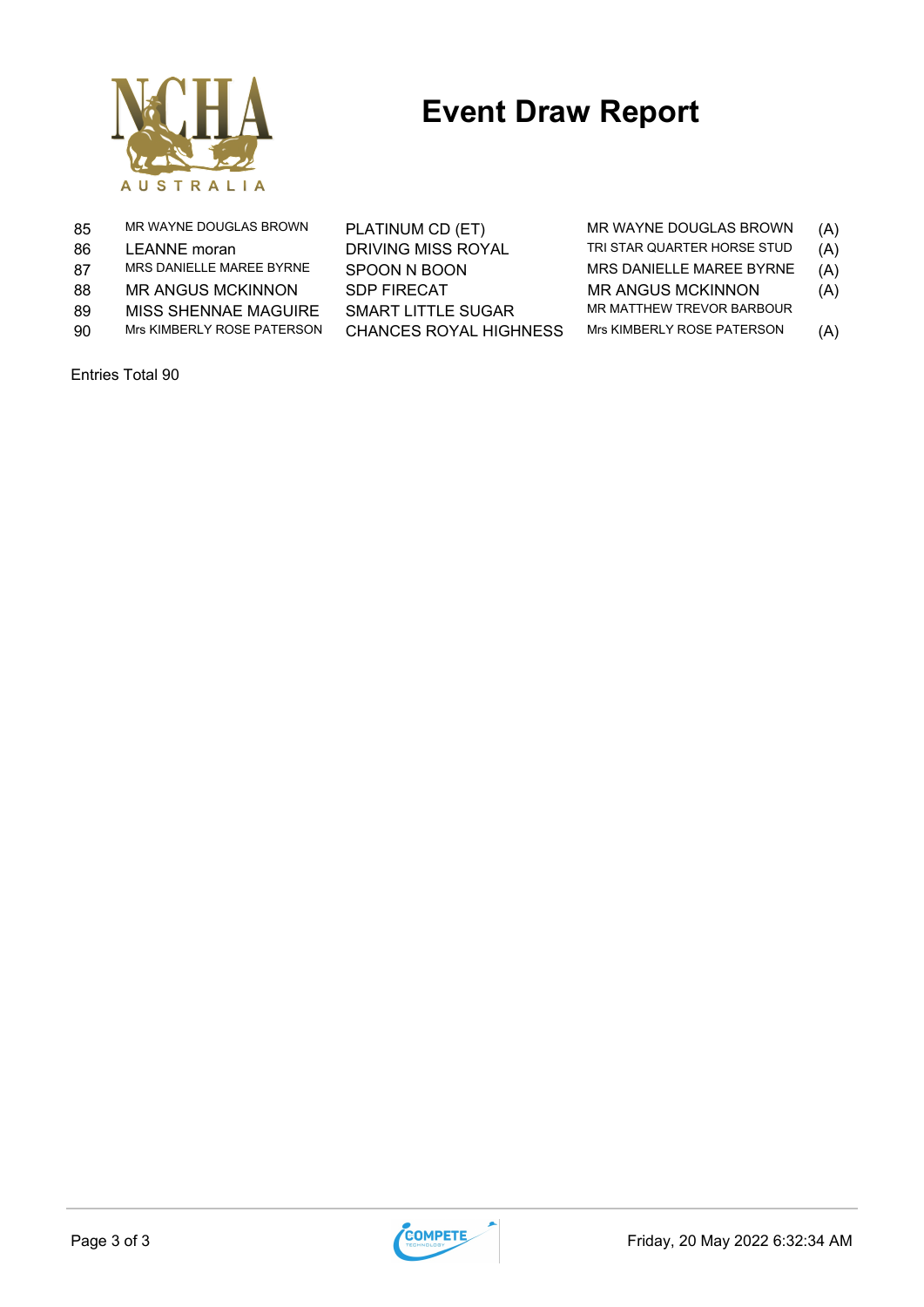

### **Show Name: 2022 NCHA FUTURITY**

### **Event: Non Pro Derby**

| DrawNo           | <b>Rider</b>                | Horse                       | Owner                          | Sub |
|------------------|-----------------------------|-----------------------------|--------------------------------|-----|
| 1                | MR JOHN DRYNAN              | SMOOTH WHISKEY              | MR JOHN DRYNAN                 | (A) |
| $\overline{2}$   | MR BRETT MICHAEL JOHNS      | <b>METALLIC MECOM</b>       | COOLAREST QUARTER HORSE STUD   | (A) |
| 3                | <b>MR SAM CAMPBELL</b>      | PRETTY WISKAS               | <b>MR SAM CAMPBELL</b>         | (A) |
| 4                | <b>MR BILL TONKIN</b>       | <b>COUNTIN EVERY MINUTE</b> | <b>WC TONKIN</b>               | (A) |
| 5                | <b>MR VICTOR VICKERS</b>    | LA QUITO CHISUM             | <b>MR VICTOR VICKERS</b>       | (A) |
| 6                | MR PHILIP EDWARD CONAGHAN   | <b>NEW SENSATION</b>        | MR PHILIP EDWARD CONAGHAN      |     |
| 7                | <b>MRS AMELIA SERVIN</b>    | ROCKIN ROCKABYE             | <b>MR CAMPBELL TONKIN</b>      |     |
| 8                | MR RAFE RITCHIE             | TLP WALKIE TALKIE           | THREE LEAF PASTORAL            |     |
| $\boldsymbol{9}$ | MRS LYNDA MACCALLUM         | <b>BREYKING BAD</b>         | MRS LYNDA MACCALLUM            |     |
| 10               | <b>MRS BLAIR KEYTE</b>      | <b>CURRELL STYLES UP</b>    | <b>MRS BLAIR KEYTE</b>         | (A) |
| 11               | <b>MR BRETT PECHEY</b>      | <b>MAKERS HOLLY</b>         | <b>MR BRETT PECHEY</b>         | (A) |
| 12               | MR TROY PETER WELSH         | <b>PLAYIN TIME</b>          | WELSH HORSE AND SADDLE P/L     | (A) |
| 13               | <b>MR RON COLE</b>          | <b>HIGH BROW WHIZ</b>       | MR RON COLE                    | (A) |
|                  |                             | <b>Herd Break</b>           |                                |     |
| 14               | MISS MATILDA WOODWARD       | <b>FULL BOAR STYLE</b>      | MISS MATILDA WOODWARD          | (A) |
| 15               | <b>MRS AMELIA SERVIN</b>    | <b>STORM REYDER</b>         | <b>MRS AMELIA SERVIN</b>       |     |
| 16               | MRS LYNDA MACCALLUM         | <b>REYTALLIATE (ET)</b>     | <b>MRS LYNDA MACCALLUM</b>     |     |
| 17               | MR BENJAMIN MCEWIN          | <b>SMOOTH LITTLE TWIST</b>  | MISS ASHLEIGH MEAGHER          | (A) |
| 18               | MR Craig Jones              | <b>WONDERLAND</b>           | C & L Jones                    |     |
| 19               | <b>MR COLIN MOORE</b>       | <b>RED JOHN</b>             | <b>MR COLIN MOORE</b>          |     |
| 20               | ROBBIE JOHNSON              | <b>DUCHESS OF SKILLS</b>    | <b>JADE JOHNSON</b>            | (A) |
| 21               | <b>MRS RENEE WARE</b>       | THE ROAN ONE                | <b>MRS RENEE WARE</b>          | (A) |
| 22               | MR PAUL POOLE               | <b>JACKS STYLISH OAK</b>    | PA & KL POOLE                  | (A) |
| 23               | <b>MR DEAN JONES</b>        | <b>JACK REACHER</b>         | DJ AND JA JONES                |     |
| 24               | <b>MRS JACKIE GRAHAM</b>    | <b>IRON GIRL</b>            | <b>MRS JACKIE GRAHAM</b>       |     |
| 25               | <b>MR DEAN BRADLEY</b>      | <b>LADY VIVIAN</b>          | <b>MR DEAN BRADLEY</b>         |     |
| 26               | <b>MRS FLEUR PHILIP</b>     | <b>EB S DIGITAL</b>         | <b>MR TYLER S HODGMAN</b>      | (A) |
|                  |                             | <b>Herd Break</b>           |                                |     |
| 27               | <b>JADE JOHNSON</b>         | <b>GUCCI GANG</b>           | <b>JADE JOHNSON</b>            | (A) |
| 28               | MR STUART BOYD LAURIE       | PETAS SO SMOOTH             | MR STUART BOYD LAURIE          |     |
| 29               | <b>MR PETER SHUMACK</b>     | <b>FLASH N SWEET</b>        | <b>MR PETER SHUMACK</b>        |     |
| 30               | <b>MISS EMILY POOLE</b>     | <b>LITTLE BOY BLU</b>       | PA & KL POOLE                  |     |
| 31               | MR PHILIPPE ROLLAND         | <b>CATSA CHILLIN</b>        | MR PHILIPPE ROLLAND            | (A) |
| 32               | <b>MR SIDNEY MYER</b>       | YULGILBAR KEEP N SWEET      | YULGILBAR QH STUD              | (A) |
| 33               | <b>MRS JACKIE GRAHAM</b>    | <b>ROYAL STRIPES</b>        | <b>MRS JACKIE GRAHAM</b>       |     |
| 34               | <b>MRS SUSANNAH RANDELL</b> | <b>SMOOTH SAILING</b>       | <b>MRS SUSANNAH RANDELL</b>    |     |
| 35               | <b>MRS LORI MACKAY</b>      | IM NOT NEGOTIABLE           | <b>BUDMAC PTY LTD</b>          |     |
| 36               | <b>MR JOHN KEATS</b>        | <b>BLUE BLOODED CAT</b>     | Wildwood Hill Holdings Pty Ltd | (A) |
| 37               | <b>MR ALI ALI</b>           | <b>HIGH VOLTAGE</b>         | <b>ALI ALI</b>                 | (A) |
| 38               | Mr RICHARD GRANT            | SAPPHIRE CAT                | RICHARD & CHRISTINA GRANT      | (A) |
| 39               | <b>MRS JACKIE GRAHAM</b>    | SMITH FAMILY SUPA STYLE     | <b>MRS JACKIE GRAHAM</b>       |     |

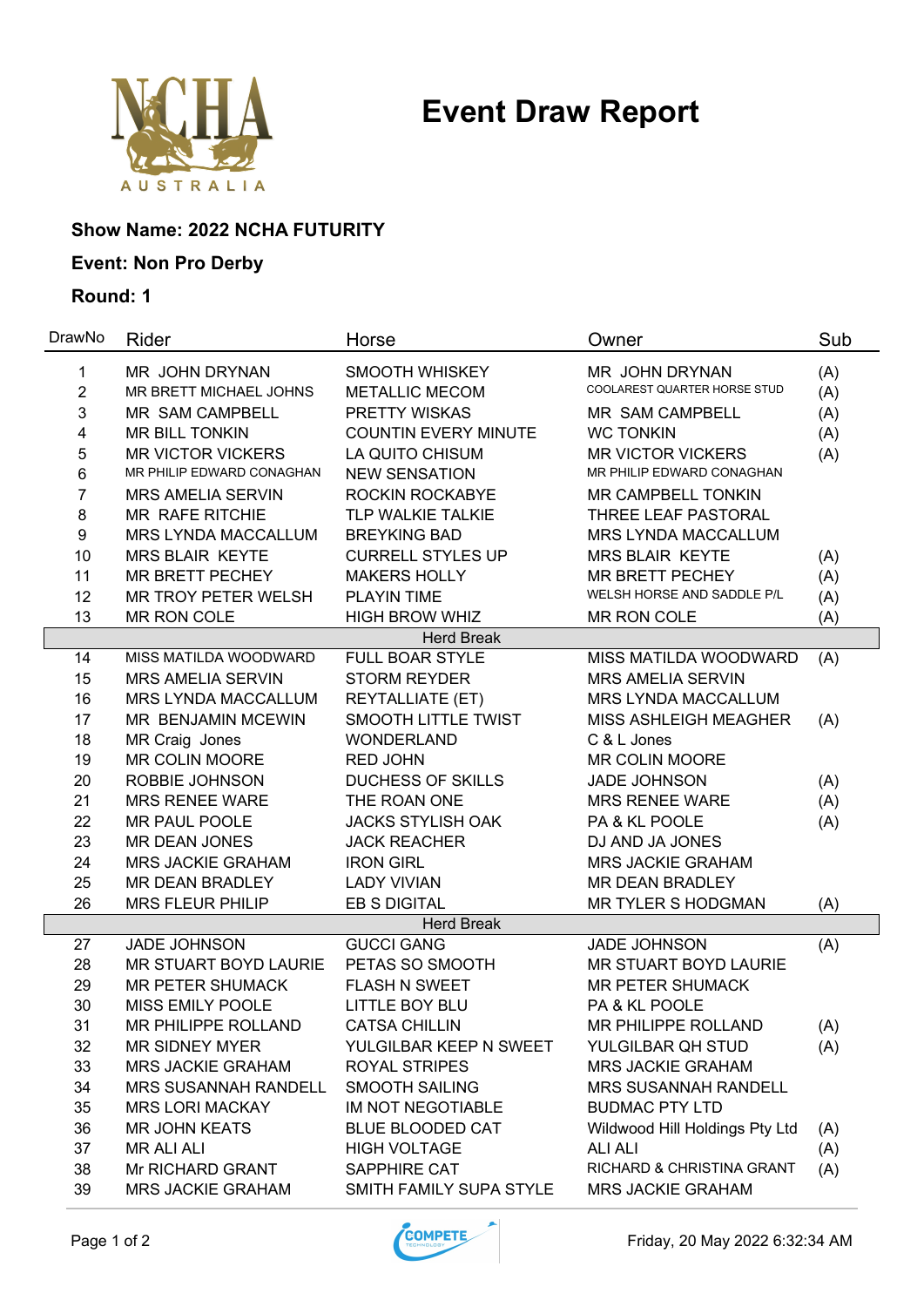

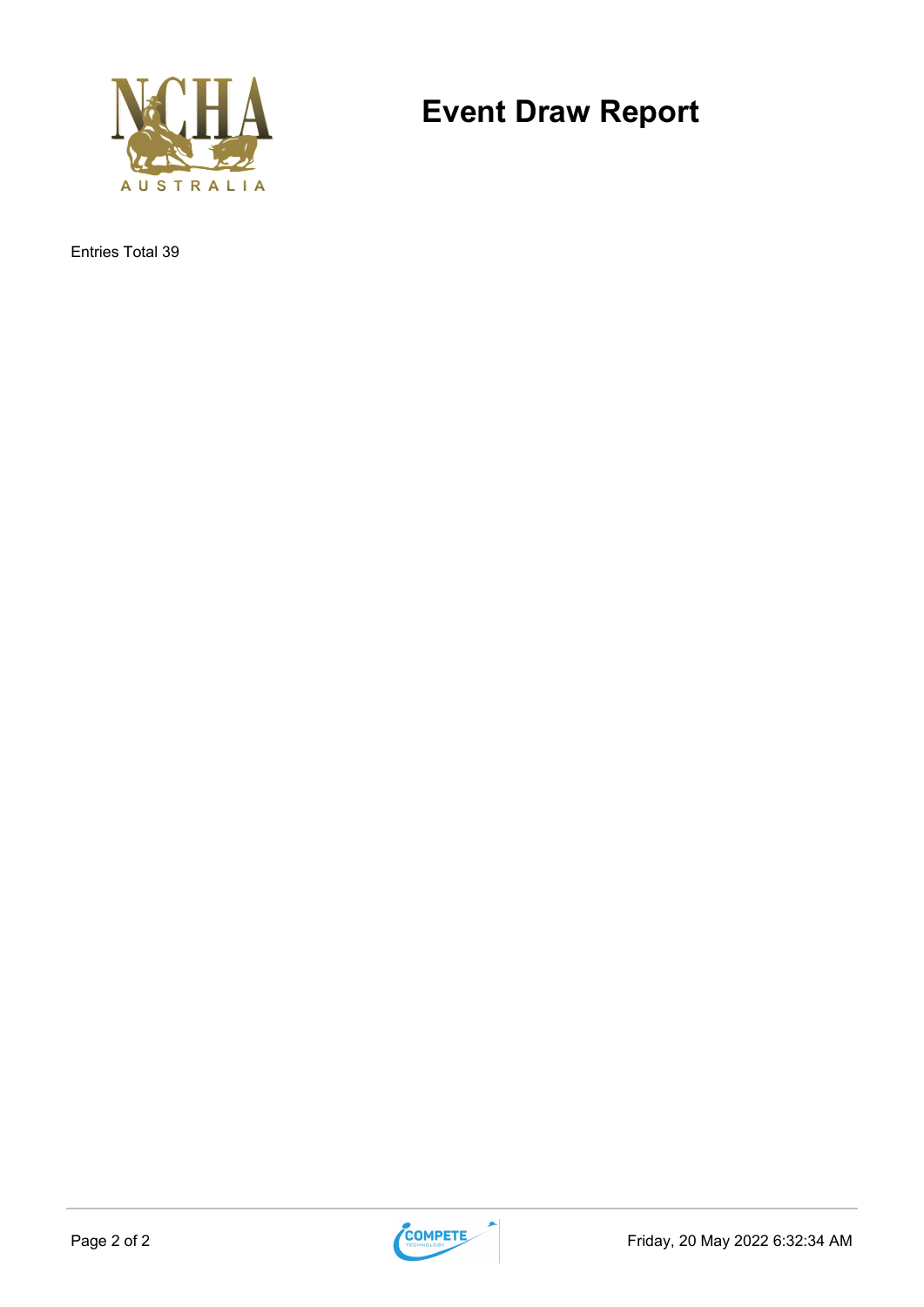

### **Show Name: 2022 NCHA FUTURITY**

### **Event: Non Pro Futurity**

| DrawNo         | Rider                      | Horse                    | Owner                          | Sub |
|----------------|----------------------------|--------------------------|--------------------------------|-----|
| 1              | <b>MRS LORI MACKAY</b>     | YULGILBAR LADY SPINS     | <b>BUDMAC PTY LTD</b>          |     |
| $\overline{2}$ | <b>MRS RACHEL LEITCH</b>   | <b>HAWKENTINE</b>        | <b>MRS RACHEL LEITCH</b>       |     |
| 3              | <b>JADE JOHNSON</b>        | <b>PLAYGIRLS QUEEN</b>   | <b>JADE JOHNSON</b>            | (A) |
| 4              | <b>MR PETER SHUMACK</b>    | <b>FLASHN</b>            | <b>MR PETER SHUMACK</b>        |     |
| 5              | MRS JULIE SHEEDY           | <b>ZIGTALLIC</b>         | RE AND JA SHEEDY               | (A) |
| 6              | <b>MS SINEAD ELLIOTT</b>   | <b>FLAMING CAT</b>       | TRI STAR QUARTER HORSE STUD    |     |
| 7              | <b>MISS STEVIE HALL</b>    | THIS FLOSS ROCS          | <b>MISS STEVIE HALL</b>        | (A) |
| 8              | MRS ABBEY LOUISE VERAART   | <b>TOOSMOOTHTOROCK</b>   | MR MARCEL & NICOLE VERAART     |     |
| 9              | ROBBIE JOHNSON             | <b>EBS SLICK CHOOK</b>   | <b>JADE JOHNSON</b>            | (A) |
| 10             | <b>MR WILLIAM TAPP</b>     | HOT N REYDIANT           | <b>MR WILLIAM TAPP</b>         |     |
| 11             | MR BRETT PECHEY            | ONE LIL ROSE             | <b>MR BRETT PECHEY</b>         | (A) |
| 12             | <b>JADE JOHNSON</b>        | <b>HESA SKILLY REY</b>   | <b>JADE JOHNSON</b>            | (A) |
| 13             | MISS LACEY CAITLYN ELLIOTT | LIL KIT KAT (ET)         | MR BRIAN THOMAS ELLIOTT        | (A) |
| 14             | <b>MR COLIN CLANCY</b>     | THIS CHICS PURRFECT      | <b>MR COLIN CLANCY</b>         | (A) |
| 15             | MRS KIM KRISTINE CAMPBELL  | <b>HOT APPLE JUICE</b>   | <b>Moondyne Cutting Horses</b> |     |
|                |                            | <b>Herd Break</b>        |                                |     |
| 16             | MISS HOLLY CLAYDEN         | PRETTY N STYLISH         | MISS HOLLY CLAYDEN             |     |
| 17             | <b>MRS LYNDA MACCALLUM</b> | <b>IGGY REYZALEA</b>     | MRS LYNDA MACCALLUM            |     |
| 18             | <b>MRS SARAH KENNEDY</b>   | <b>RED HOT METAL</b>     | PW & SJ KENNEDY                |     |
| 19             | <b>MR LINCOLN SMITH</b>    | <b>SPININ TIMBER CAT</b> | <b>MR LINCOLN SMITH</b>        |     |
| 20             | MR BRIAN THOMAS ELLIOTT    | TYRELL PARK KNOTTY PEPTO | MR BRIAN THOMAS ELLIOTT        | (A) |
| 21             | MR DAMIEN KENNY            | SPLENDOUR IN THE GRASS   | <b>MS VICTORIA ACTON</b>       | (A) |
| 22             | <b>MR MARK RUFF</b>        | <b>SUGAR RAE PETA</b>    | <b>MR MARK RUFF</b>            | (A) |
| 23             | <b>MR ANGUS MCKINNON</b>   | <b>REY VON FLAME</b>     | <b>MR ANGUS MCKINNON</b>       | (A) |
| 24             | <b>MR LINCOLN SMITH</b>    | DOLL REY ME              | <b>MR LINCOLN SMITH</b>        |     |
| 25             | <b>MISS CLAIRE MURPHY</b>  | <b>KINGSTON CAT</b>      | <b>MISS CLAIRE MURPHY</b>      |     |
| 26             | <b>MR MATT MOFFAT</b>      | <b>HUSTLIN</b>           | MATT MOFFAT PERFORMANCE HORSES | (A) |
| 27             | <b>SAMANTHA STEPNELL</b>   | ROYAL KING COLE          | SAMANTHA STEPNELL              | (A) |
| 28             | <b>MR DEAN JONES</b>       | PLAYIN IN THE SAND       | DJ AND JA JONES                |     |
| 29             | <b>MISS KRISTA MOORE</b>   | ERIN BOOM BOOM           | MR DAVID BILLINGHURST          |     |
| 30             | MRS KIM KRISTINE CAMPBELL  | <b>WHO SHINES</b>        | <b>Moondyne Cutting Horses</b> |     |
|                |                            | <b>Herd Break</b>        |                                |     |
| 31             | MR BRETT PECHEY            | <b>MAKERS MEMORY</b>     | <b>MR BRETT PECHEY</b>         | (A) |
| 32             | <b>MR MURRAY WILKINSON</b> | YARRUM PASPALEY          | <b>MR MURRAY WILKINSON</b>     |     |
| 33             | <b>MR RYDER L YATES</b>    | <b>TEQUILA CAT</b>       | The Yates Family Trust         |     |
| 34             | MR PHILIP EDWARD CONAGHAN  | <b>LEGALLY BLONDE</b>    | <b>UNKNOWN</b>                 |     |
| 35             | <b>MR MARK RUFF</b>        | <b>BULLA NICKEL</b>      | <b>MR MARK RUFF</b>            | (A) |
| 36             | MR RYDER L YATES           | <b>TEQUILA SMOOTH</b>    | The Yates Family Trust         |     |
| 37             | <b>MR ALI ALI</b>          | <b>DIRTY DEEDS</b>       | <b>MR MATHEW OAKLEY</b>        | (A) |
| 38             | <b>MS NICOLE DUNBAR</b>    | STEVIE ON TAP            | MND RURAL PTY LTD              | (A) |
| 39             | <b>MRS FIONA CABAN</b>     | SLOT - CABAN             | MATT CABAN FARRIER SERVICES    | (A) |

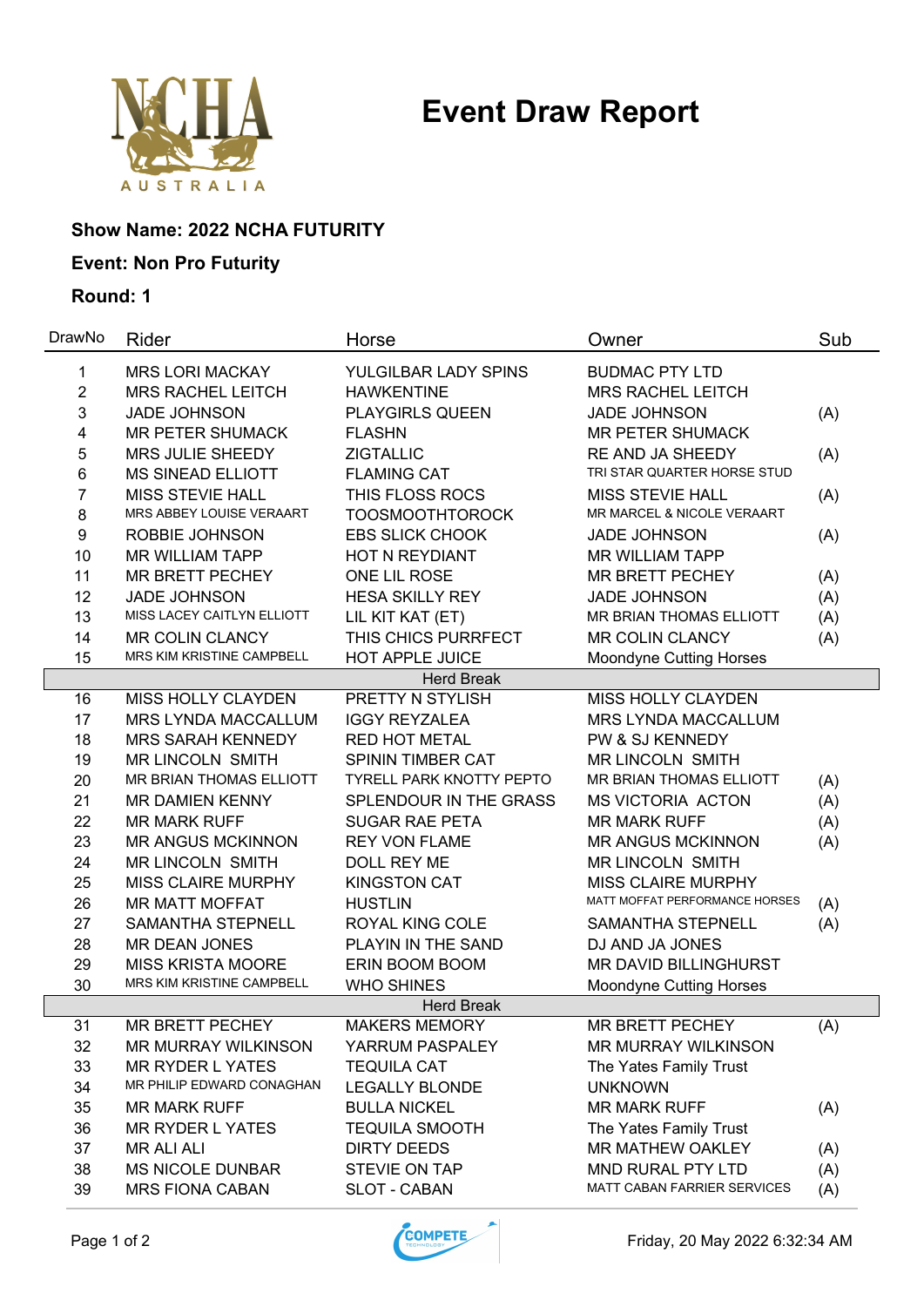

| 41<br><b>MR BOB GUEST</b><br><b>SANREY</b><br><b>MR BOB GUEST</b><br>(A)<br>42<br>MR DEAN JONES<br><b>SANN REYMO</b><br>DJ AND JA JONES<br>43<br><b>MR MICHAEL MCKEOWN</b><br>SHORTY OAKIE CAT<br><b>MR MICHAEL MCKEOWN</b><br>(A)<br>44<br><b>MR RUSS BRADLEY</b><br><b>METALLIC SPIDER</b><br>R & R LIVESTOCK |  |
|-----------------------------------------------------------------------------------------------------------------------------------------------------------------------------------------------------------------------------------------------------------------------------------------------------------------|--|
|                                                                                                                                                                                                                                                                                                                 |  |
|                                                                                                                                                                                                                                                                                                                 |  |
|                                                                                                                                                                                                                                                                                                                 |  |
|                                                                                                                                                                                                                                                                                                                 |  |
| 45<br>MR PETER RYAN<br><b>KIT KAT BLUE</b><br><b>MR PETER RYAN</b>                                                                                                                                                                                                                                              |  |
| <b>Herd Break</b>                                                                                                                                                                                                                                                                                               |  |
| 46<br>MRS LYNDA MACCALLUM<br>EB S PLATINUM<br>MRS LYNDA MACCALLUM                                                                                                                                                                                                                                               |  |
| 47<br><b>MR SIDNEY MYER</b><br>YULGILBAR LIMITED EDITION<br>YULGILBAR QH STUD<br>(A)                                                                                                                                                                                                                            |  |
| MISS DRU LANGDON O'KEEFE<br><b>Grant Quigley Performance Horses</b><br>48<br>CHERRY CHERRY (ET)                                                                                                                                                                                                                 |  |
| 49<br><b>MR GEOFFREY MURRELL</b><br><b>DUCKGO</b><br>MR GEOFFREY MURRELL                                                                                                                                                                                                                                        |  |
| FIRETRUCK (NAME PENDING)<br>50<br><b>MR PETER FRASER</b><br><b>MR PETER FRASER</b><br>(A)                                                                                                                                                                                                                       |  |
| <b>SLOT</b><br>51<br><b>MR JOSH DENSLEY</b><br><b>UNKNOWN</b>                                                                                                                                                                                                                                                   |  |
| 52<br><b>MR PETER RYAN</b><br>SIDE CHIC<br><b>MR PETER RYAN</b>                                                                                                                                                                                                                                                 |  |
| 53<br><b>JADE JOHNSON</b><br><b>CUTTABAR STYLISH KITTY</b><br><b>JADE JOHNSON</b>                                                                                                                                                                                                                               |  |
| 54<br>MR Jack Mayne<br><b>HESA BLUE JACKHAMMER</b><br><b>Crittle Cattle Trust</b>                                                                                                                                                                                                                               |  |
| MRS LYNDA MACCALLUM<br>55<br><b>ASCENSION</b><br><b>MRS LYNDA MACCALLUM</b>                                                                                                                                                                                                                                     |  |
| 56<br>ONE SMART AMY<br><b>MRS JON M BAKER</b><br>MRS JON M BAKER<br>(A)                                                                                                                                                                                                                                         |  |
| 57<br><b>TBA</b><br><b>SLOT</b><br><b>MR COLIN MOORE</b>                                                                                                                                                                                                                                                        |  |
| 58<br>MR STEVE MARCHANT<br><b>SLOT</b><br><b>UNKNOWN</b><br>(A)                                                                                                                                                                                                                                                 |  |
| 59<br><b>MRS AMELIA SERVIN</b><br><b>CATEGORY FIVE</b><br><b>MR CAMPBELL TONKIN</b>                                                                                                                                                                                                                             |  |
| 60<br><b>MISS DEMI BETTINI</b><br><b>ITS TIME TO JAZZ</b><br><b>MISS DEMI BETTINI</b>                                                                                                                                                                                                                           |  |

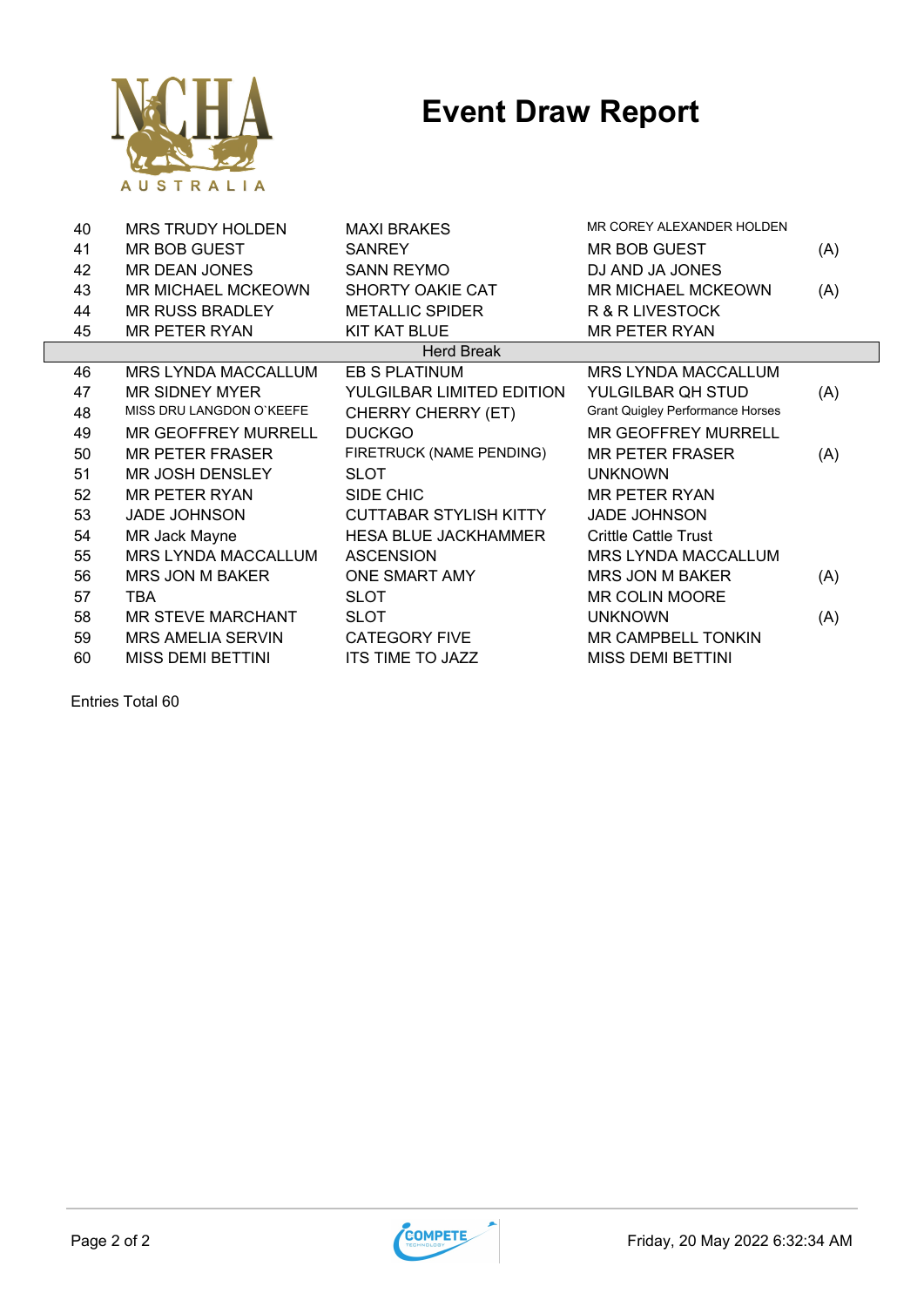

### **Show Name: 2022 NCHA FUTURITY**

### **Event: Open Classic Challenge**

| DrawNo         | Rider                      | Horse                     | Owner                                                      | Sub |
|----------------|----------------------------|---------------------------|------------------------------------------------------------|-----|
| 1              | <b>MRS AMELIA SERVIN</b>   | ROCKIN THE BOONBOX        | <b>MRS AMELIA SERVIN</b>                                   |     |
| $\overline{2}$ | <b>MR STEVE BYRNE</b>      | <b>HARD BOON BABY</b>     | <b>MR MARK RANGER</b>                                      |     |
| 3              | <b>MR WARWICK SCREEN</b>   | <b>CHISUMS BOYD</b>       | <b>MRS KATRINA O'HALLORAN</b>                              |     |
| 4              | <b>MR TROY RANDELL</b>     | <b>METALLIC HIGHWAY</b>   | <b>MR STEVE GRAVES</b>                                     |     |
| 5              | MR TRENT JONATHAN SMITH    | <b>TRUCLASS TIARA</b>     | MR TRENT JONATHAN SMITH                                    |     |
| 6              | <b>MR JACKSON R GRAY</b>   | <b>FOOLARIS</b>           | MISS EMMA SARAH STOCKDALE                                  |     |
| 7              | MRS LINDSEY WHEATLEY       | PETAS SUGAR RAE           | <b>AARON PAUL WHEATLEY</b>                                 |     |
| 8              | MR TYLER S HODGMAN         | <b>EB S TURF</b>          | MR TYLER S HODGMAN                                         |     |
| 9              | <b>MR JASON MCCLURG</b>    | <b>SMOOTH AS HELL</b>     | <b>MRS TRACEY MCCLURG</b>                                  |     |
| 10             | <b>MR ISAAC WESTERHUIS</b> | <b>HONKEYS CAT</b>        | <b>MRS RENEE RICHARDSON</b>                                |     |
| 11             | MR PHIL DAWSON             | <b>I WONT BACK DOWN</b>   | <b>KEMPSEY QUARTER HORSES</b>                              |     |
| 12             | <b>MR GRANT QUIGLEY</b>    | <b>BC COLD STEEL</b>      | MR RAYMOND ERIC RANDLE                                     |     |
| 13             | <b>MR ISAAC WESTERHUIS</b> | <b>HENRYS JAZABELLE</b>   | <b>MS JEANETTE MOSS</b>                                    |     |
| 14             | MR PHILLIP JOHN SMITH      | MC BLUE DIAMOND           | Smith & Holmes Family Trust                                |     |
|                |                            | <b>Herd Break</b>         |                                                            |     |
| 15             | <b>MR ISAAC WESTERHUIS</b> | LADY NO MORE              | MRS JANET TWOHILL                                          |     |
| 16             | <b>MR CASEY TONES</b>      | <b>HYSPIN LADY</b>        | SUNKISSED QH STUD                                          |     |
| 17             | MRS LINDSEY WHEATLEY       | <b>REYVING LUNACAT</b>    | <b>MR MARK RUFF</b>                                        |     |
| 18             | MR JAMIE SECCOMBE          | <b>MIGHTY METALLIC</b>    | CUTTING EDGE QUARTER HORSES                                |     |
| 19             | MR PHILLIP JOHN SMITH      | <b>DANCIN IN MEMPHIS</b>  | <b>GARRISON QH STUD</b>                                    |     |
| 20             | MR COREY ALEXANDER HOLDEN  | <b>ELAWAR CAT</b>         | MR COREY ALEXANDER HOLDEN                                  |     |
| 21             | MR DANIEL JOHN TINCKNELL   | CALINDA LOTS OF LACE      | <b>MR DARREN RAFTON</b>                                    |     |
| 22             | <b>MR TODD GRAHAM</b>      | <b>HENDRIXXX</b>          | <b>MR MARK RUFF</b>                                        |     |
| 23             | <b>MR HUGH MILES</b>       | PEELVALE TELES IM SMOOTH  | <b>MR HUGH MILES</b>                                       |     |
| 24             | MR COREY ALEXANDER HOLDEN  | <b>EBS CLYPPINGS</b>      | MR PETER JOHN MCLEOD                                       |     |
| 25             | MR MATTHEW TREVOR BARBOUR  | <b>SMART LITTLE SUGAR</b> | MR MATTHEW TREVOR BARBOUR                                  |     |
| 26             | MR ROB HODGMAN             | STYLISH BLUE ACRE         | MR JEAN LUC LE GALL                                        |     |
| 27             | <b>MRS RACHEL LEITCH</b>   | <b>SLITHERING</b>         | <b>MRS RACHEL LEITCH</b>                                   |     |
| 28             | MRS LINDSEY WHEATLEY       | <b>SDP FIRECAT</b>        | <b>MR ANGUS MCKINNON</b>                                   |     |
|                |                            | <b>Herd Break</b>         |                                                            |     |
| 29             | MR MICHAEL ROSS SMITH      | <b>TIKI BLUES</b>         | MR MICHAEL ROSS SMITH<br>KOOBAH PERFORMANCE HORSES PTY LTD |     |
| 30             | <b>MR GRANT QUIGLEY</b>    | <b>KITKATICALE</b>        |                                                            |     |
| 31             | <b>MR ISAAC WESTERHUIS</b> | <b>FRONTMAN</b>           | MS VICTORIA ACTON                                          |     |
| 32             | <b>MR LINCOLN VERAART</b>  | EB S DIG THIS CAT         | PJ JOHNSTON & DM JONES                                     |     |
| 33             | MR DEAN HOLDEN             | <b>STYLISH ON TIME</b>    | SAMANTHA STEPNELL                                          |     |
| 34             | <b>MRS LYNDA MACCALLUM</b> | <b>HELLS ROCKIN</b>       | <b>MRS LYNDA MACCALLUM</b>                                 |     |
| 35             | <b>MRS AMELIA SERVIN</b>   | <b>TORNADO ALLEY</b>      | <b>MRS AMELIA SERVIN</b>                                   |     |
| 36             | MR JAMIE SECCOMBE          | <b>DUAL SMART CHICK</b>   | MS DIANE EILEEN BROMBAL                                    |     |
| 37             | MR DEAN HOLDEN             | <b>STYLISH PLAYER</b>     | <b>MR CHRISTOPHER WARE</b>                                 |     |
| 38             | <b>MR STEVE SMITH</b>      | <b>MC BLUE ROCK</b>       | <b>MISS COURTNEY ROBERTS</b>                               |     |
| 39             | MRS LINDSEY WHEATLEY       | <b>TRUCLASS FLAME</b>     | <b>MRS SHELLEY RUFF</b>                                    |     |

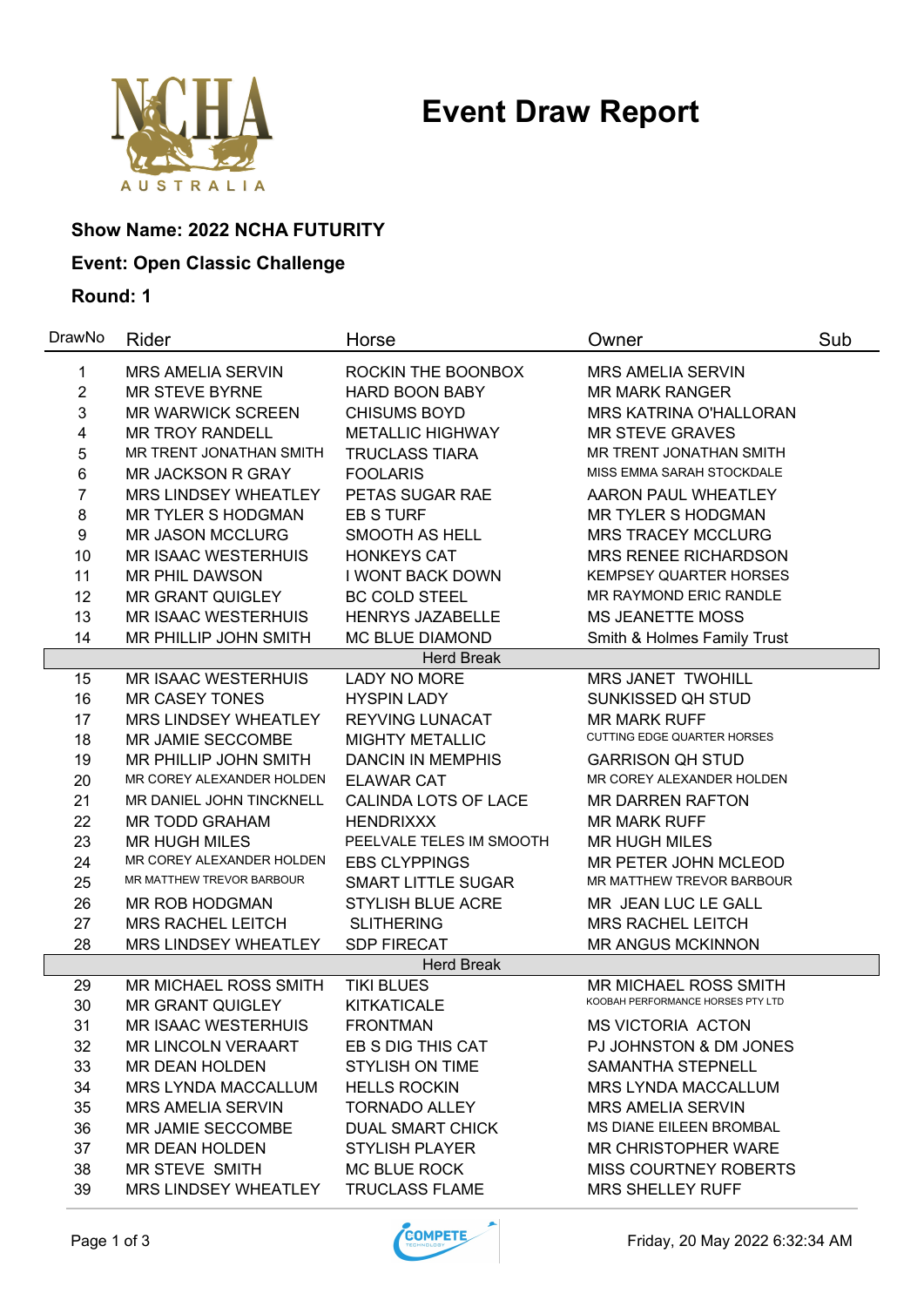

| 40 | <b>MR WARWICK SCREEN</b>  | <b>BADBOY HENRY</b>              | <b>MS MAGGIE MASON</b>            |
|----|---------------------------|----------------------------------|-----------------------------------|
| 41 | <b>MR JACKSON R GRAY</b>  | SMOOTH CHERRY REY                | <b>GEORGE GORDON</b>              |
| 42 | MR PHIL DAWSON            | SMART LITTLE KIT KAT             | HH Pastoral Pty Ltd               |
|    |                           | <b>Herd Break</b>                |                                   |
| 43 | MR TRENT JONATHAN SMITH   | <b>TRUCLASS CHICKY BABE</b>      | MR JIM GALE                       |
| 44 | <b>MRS RACHEL LEITCH</b>  | <b>HARD SPINNING CASH</b>        | <b>MRS RACHEL LEITCH</b>          |
| 45 | <b>MR DEAN HOLDEN</b>     | YULGILBAR HI KITTY               | YELLOWSTONE PASTORAL COMPANY P/L  |
| 46 | <b>MR HUGH MILES</b>      | SMART LIL TURPENTINE             | KOOBAH PERFORMANCE HORSES PTY LTD |
| 47 | <b>MR PETER RYAN</b>      | <b>HOT YOGA</b>                  | MR PETER RYAN                     |
| 48 | MR TODD GRAHAM            | <b>SUEN TOO DUCK</b>             | M and J bloom Pty Ltd             |
| 49 | MR JAMIE SECCOMBE         | HY ON CHERRIES                   | <b>MISS SARAH CAMPBELL</b>        |
| 50 | <b>MR WARWICK SCREEN</b>  | <b>IM SMOOTH</b>                 | MISS MIKAYLA O'HALLORAN           |
| 51 | MR DEAN HOLDEN            | <b>GIRL WITHOUT LIMITS (IMP)</b> | <b>MR DEAN JONES</b>              |
| 52 | <b>MR WARWICK SCREEN</b>  | <b>SMARTYS DAY</b>               | <b>MR JACK MURPHY</b>             |
| 53 | MR SCOTT CAMPBELL         | <b>TOLIKA LUCY (ET)</b>          | <b>MRS TANIA GALE</b>             |
| 54 | AARON PAUL WHEATLEY       | SPOONFULA HOPE                   | TRI STAR QUARTER HORSE STUD       |
| 55 | <b>MR LINCOLN VERAART</b> | <b>KATS KRYPTONITE</b>           | MR MARCEL & NICOLE VERAART        |
| 56 | <b>MR TODD GRAHAM</b>     | <b>ARAGUANEY</b>                 | <b>MISS HOLLY CLAYDEN</b>         |
|    |                           | <b>Herd Break</b>                |                                   |
| 57 | <b>MR CASEY TONES</b>     | <b>JAZZY HAT</b>                 | <b>MR GARRY TONES</b>             |
| 58 | <b>MR BEN O'REILLY</b>    | COCOAS POP ROC                   | MR RICHARD S. DE SAVE             |
| 59 | <b>MR LINCOLN VERAART</b> | <b>RAPTOR</b>                    | <b>MRS DANIELLE REA</b>           |
| 60 | MR MATHEW OAKLEY          | ONE HELLOFA HILDA                | <b>ALI ALI</b>                    |
| 61 | MR TRENT JONATHAN SMITH   | IMA BLUE WHISKEY                 | <b>MR TODD KISSICK</b>            |
| 62 | MR COREY ALEXANDER HOLDEN | ONE TUFF DOVE                    | MR COREY ALEXANDER HOLDEN         |
| 63 | MR PHIL DAWSON            | THE SIXTH SENSE                  | <b>MRS FLEUR PHILIP</b>           |
| 64 | <b>MR JACKSON R GRAY</b>  | <b>KINDA SMART</b>               | MRS LAUREN CLARE GRAY             |
| 65 | MR DEAN HOLDEN            | NOTHIN SWEETA THAN A DUCK        | <b>MRS LISA HINDMARSH</b>         |
| 66 | <b>MR TROY RANDELL</b>    | YULGILBAR JACKAROO               | MR SCOTT CODEY                    |
| 67 | <b>MR HUGH MILES</b>      | ONE STYLISH LEOETTA              | <b>LAZY K QUARTER HORSES</b>      |
| 68 | MR LINCOLN VERAART        | <b>BLUEBLOODEDBOON</b>           | <b>TRINA SIMPSON</b>              |
| 69 | MR MATHEW OAKLEY          | <b>HELL BLAZER</b>               | <b>MR GAVIN BULMER</b>            |
|    |                           | <b>Herd Break</b>                |                                   |
| 70 | <b>MR LINCOLN VERAART</b> | PLATINUM CD (ET)                 | MR WAYNE DOUGLAS BROWN            |
| 71 | MR ROB HODGMAN            | <b>SCOOTIN PHYLLIS</b>           | <b>MR ROBERT MCKENNA</b>          |
| 72 | MR COREY ALEXANDER HOLDEN | <b>BET SHES A GEM</b>            | <b>MR ANTHONY O'LOUGHLIN</b>      |
| 73 | <b>MR WARWICK SCREEN</b>  | METAL AS ANYTHING                | <b>MS MAGGIE MASON</b>            |
| 74 | <b>MR WILLIAM TAPP</b>    | <b>CLASSY N HOTT</b>             | <b>MR WILLIAM TAPP</b>            |
| 75 | MR PHIL DAWSON            | TAPT ONE TIME                    | <b>TERRY &amp; LIZ SMITH</b>      |
| 76 | MR JACKSON R GRAY         | <b>BIT A SWEET HIGH</b>          | <b>MR DANIEL SHARPE</b>           |
| 77 | AARON PAUL WHEATLEY       | <b>BULLA DEMI</b>                | <b>MR MARK RUFF</b>               |
| 78 | MR TRENT JONATHAN SMITH   | <b>GALVANISE</b>                 | MR TRENT JONATHAN SMITH           |
| 79 |                           |                                  |                                   |
|    | <b>MR GRANT QUIGLEY</b>   | <b>MISS DAISY DUKE</b>           | <b>QSTUD</b>                      |
| 80 | MR ROBERT MACKAY          | YULGILBAR IMA BLACK CAT          | YULGILBAR QH STUD                 |
| 81 | <b>MR MARK BUTTSWORTH</b> | <b>PEPPYPHALAIR</b>              | <b>MR MARK BUTTSWORTH</b>         |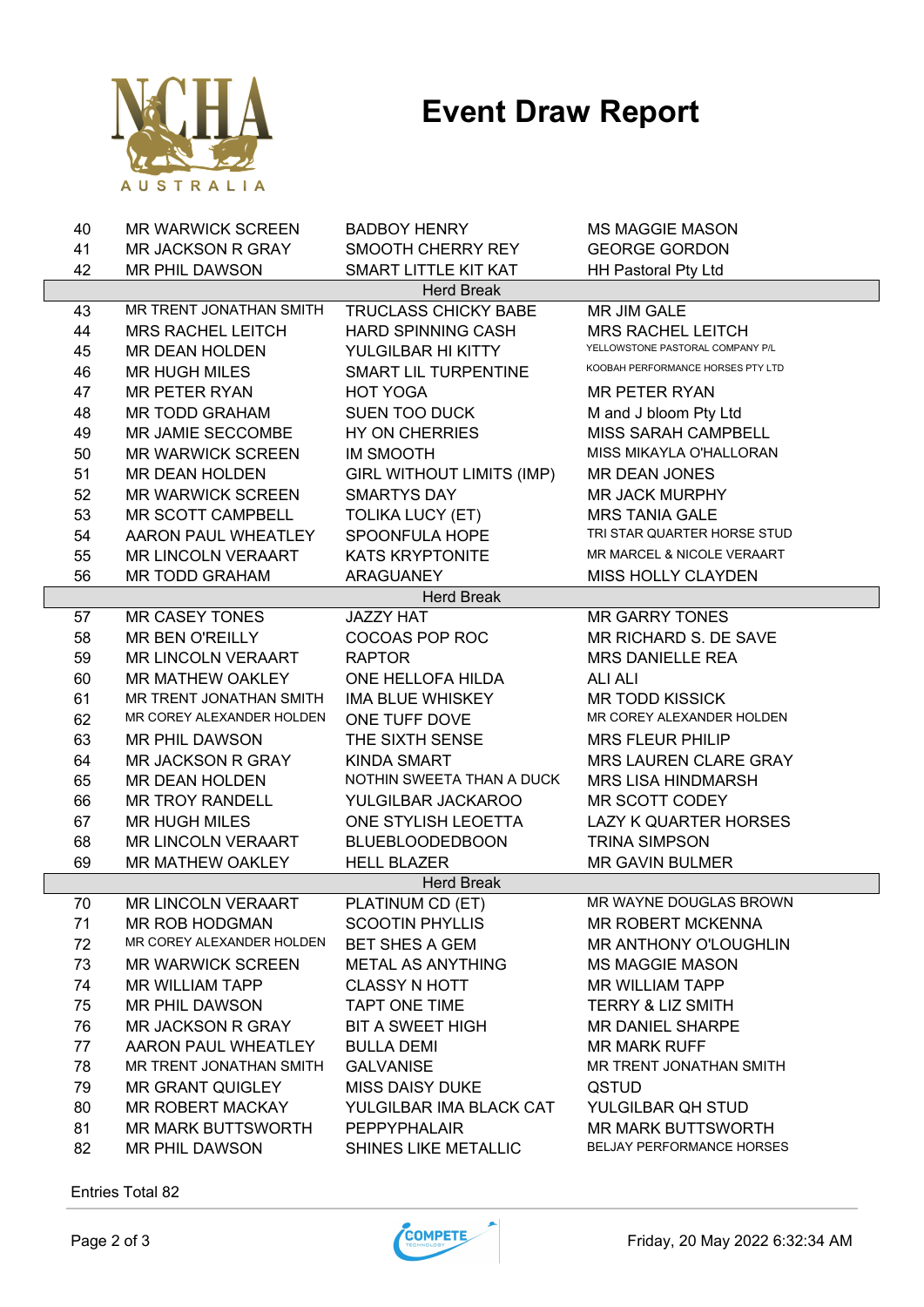

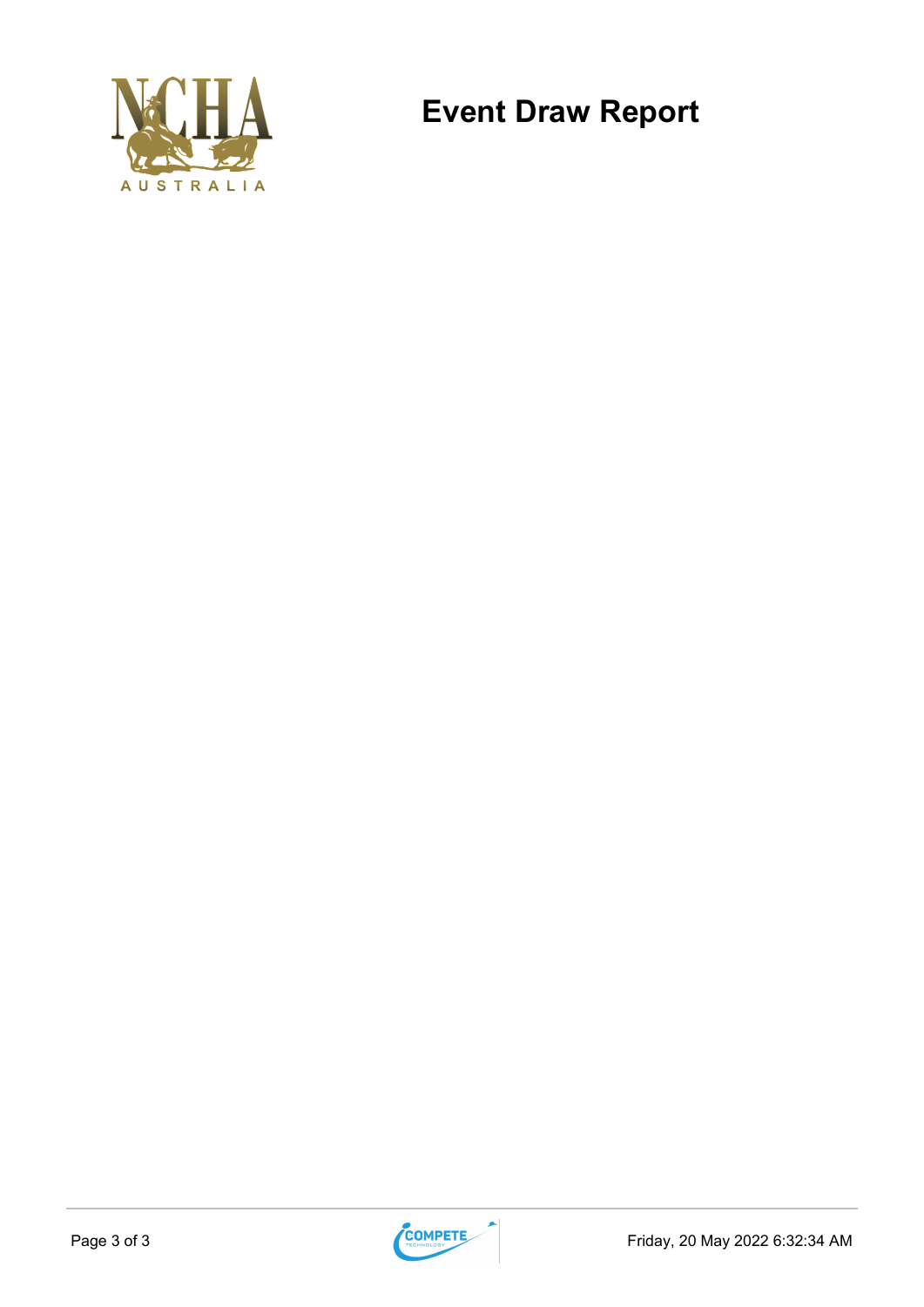

### **Show Name: 2022 NCHA FUTURITY**

### **Event: Open Derby**

| DrawNo           | Rider                     | Horse                         | Owner                             | Sub |
|------------------|---------------------------|-------------------------------|-----------------------------------|-----|
| 1                | <b>MR HUGH MILES</b>      | <b>WP SMOOTH TALKER</b>       | MR TERRENCE SNOW                  |     |
| $\overline{c}$   | <b>MR AARON HAUSFELD</b>  | KINGSFIELD JUST LOUIE         | Kingsfield Stud                   |     |
| 3                | MR MICHAEL ROSS SMITH     | <b>BOBBYS LILL REY</b>        | MR MICHAEL ROSS SMITH             |     |
| 4                | <b>MR JASON LEITCH</b>    | <b>SILVER FERN</b>            | <b>MISS WENDY BUCKLEY</b>         |     |
| 5                | MR PETE KENNEDY           | ROYAL GROUSE                  | <b>SERENA LEWIS</b>               |     |
| 6                | MR JACKSON R GRAY         | <b>CUTTIN BLUE GRASS</b>      | SUNKISSED QH STUD                 |     |
| 7                | <b>MR TODD GRAHAM</b>     | <b>REYS YA ONE MOORE</b>      | <b>MS MEGAN RICHARDS</b>          |     |
| $\bf 8$          | <b>MR FRANK GREEN</b>     | SOPHISTICATED QT              | <b>MR FRANK GREEN</b>             |     |
| $\boldsymbol{9}$ | MR RON COLE               | <b>HIGH BROW WHIZ</b>         | MR RON COLE                       |     |
| 10               | <b>MR PETE KENNEDY</b>    | <b>METALLIC RED</b>           | <b>MS NICKY RENWOOD</b>           |     |
| 11               | MR PHILLIP JOHN SMITH     | <b>FULL BOAR STYLE</b>        | MISS MATILDA WOODWARD             |     |
| 12               | <b>MR CASEY TONES</b>     | <b>MR TINNMAN</b>             | Jane Sims                         |     |
| 13               | MR MATTHEW TREVOR BARBOUR | <b>SANNMAN RED</b>            | MR DAMIAN MOORE                   |     |
| 14               | MR MATHEW OAKLEY          | <b>HIGH VOLTAGE</b>           | <b>ALI ALI</b>                    |     |
| 15               | MR JAMIE SECCOMBE         | METALLIC LITTLE DREAMER (ET)  | MRS RACHEL PROCIDA                |     |
|                  |                           | <b>Herd Break</b>             |                                   |     |
| 16               | <b>MR GRANT QUIGLEY</b>   | <b>BC SANNPIPER</b>           | MR RAYMOND ERIC RANDLE            |     |
| 17               | <b>MR PHIL DAWSON</b>     | <b>LUCID DREAMS</b>           | <b>DARRIEN COX</b>                |     |
| 18               | MR ROBERT MACKAY          | YULGILBAR KEEP N SWEET        | YULGILBAR QH STUD                 |     |
| 19               | <b>MR WARWICK SCREEN</b>  | <b>CATSA CHILLIN</b>          | MR PHILIPPE ROLLAND               |     |
| 20               | MR STEVE SMITH            | <b>WONDERLAND</b>             | C & L Jones                       |     |
| 21               | <b>MR MARK BUTTSWORTH</b> | <b>SMOKIN APPLES</b>          | Wrigley Cattle Co                 |     |
| 22               | MR ABE GRAHAM             | AMAROO BLUE BOONS DESTINY     | MR ABE GRAHAM                     |     |
| 23               | <b>MR HUGH MILES</b>      | <b>ELLIOTTS DUCATI</b>        | <b>UNKNOWN</b>                    |     |
| 24               | MR STEVE SMITH            | <b>METALLIC REYTING</b>       | LR PL MURPHY                      |     |
| 25               | <b>MR WARWICK SCREEN</b>  | <b>PURRFECT TEN</b>           | <b>MRS KAY WARRIAN</b>            |     |
| 26               | MR JAMIE SECCOMBE         | HOTTER THAN HELL              | PA & KL POOLE                     |     |
| 27               | <b>MR MARK BUTTSWORTH</b> | <b>BRANCHVALE METAL ALLOY</b> | KOOBAH PERFORMANCE HORSES PTY LTD |     |
| 28               | MR STEVE SMITH            | <b>SLATE RIO PECOS</b>        | <b>KEVIN WILSON</b>               |     |
| 29               | AARON PAUL WHEATLEY       | SUEN LIL DARLIN (ET)          | MR MICHAEL HAWKE                  |     |
|                  |                           | <b>Herd Break</b>             |                                   |     |
| 30               | <b>MR LINCOLN VERAART</b> | <b>BLUE COLLAR GENERAL</b>    | SUNKISSED QH STUD                 |     |
| 31               | MR TRENT JONATHAN SMITH   | <b>GRANITE</b>                | QUARTZ HILL SYNDICATIONS          |     |
| 32               | MR COREY ALEXANDER HOLDEN | <b>SMART LOOKIN BOON</b>      | <b>BRYON MARJ YOUNG</b>           |     |
| 33               | AARON PAUL WHEATLEY       | TAPT DANCIN CHERRY (ET)       | MR MICHAEL HAWKE                  |     |
| 34               | <b>MR DEAN HOLDEN</b>     | ROYAL LEGACY                  | <b>MRS VICKY HOLDEN</b>           |     |
| 35               | MR TRENT JONATHAN SMITH   | DEE BAR ISA CATTY DOLL        | VELVET QUARTER HORSE RANCH        |     |
| 36               | <b>MR GRANT QUIGLEY</b>   | <b>BC RIOS STEEL MAGNOLIA</b> | MR RAYMOND ERIC RANDLE            |     |
| 37               | MR COREY ALEXANDER HOLDEN | SOPHISTICATED GARTER          | <b>Clearview Quarter Horses</b>   |     |
| 38               | <b>MR PHIL DAWSON</b>     | <b>BLUE BLOODED CAT</b>       | Wildwood Hill Holdings Pty Ltd    |     |
| 39               | MR STEVE SMITH            | <b>ASA REY</b>                | MR STEVE SMITH                    |     |

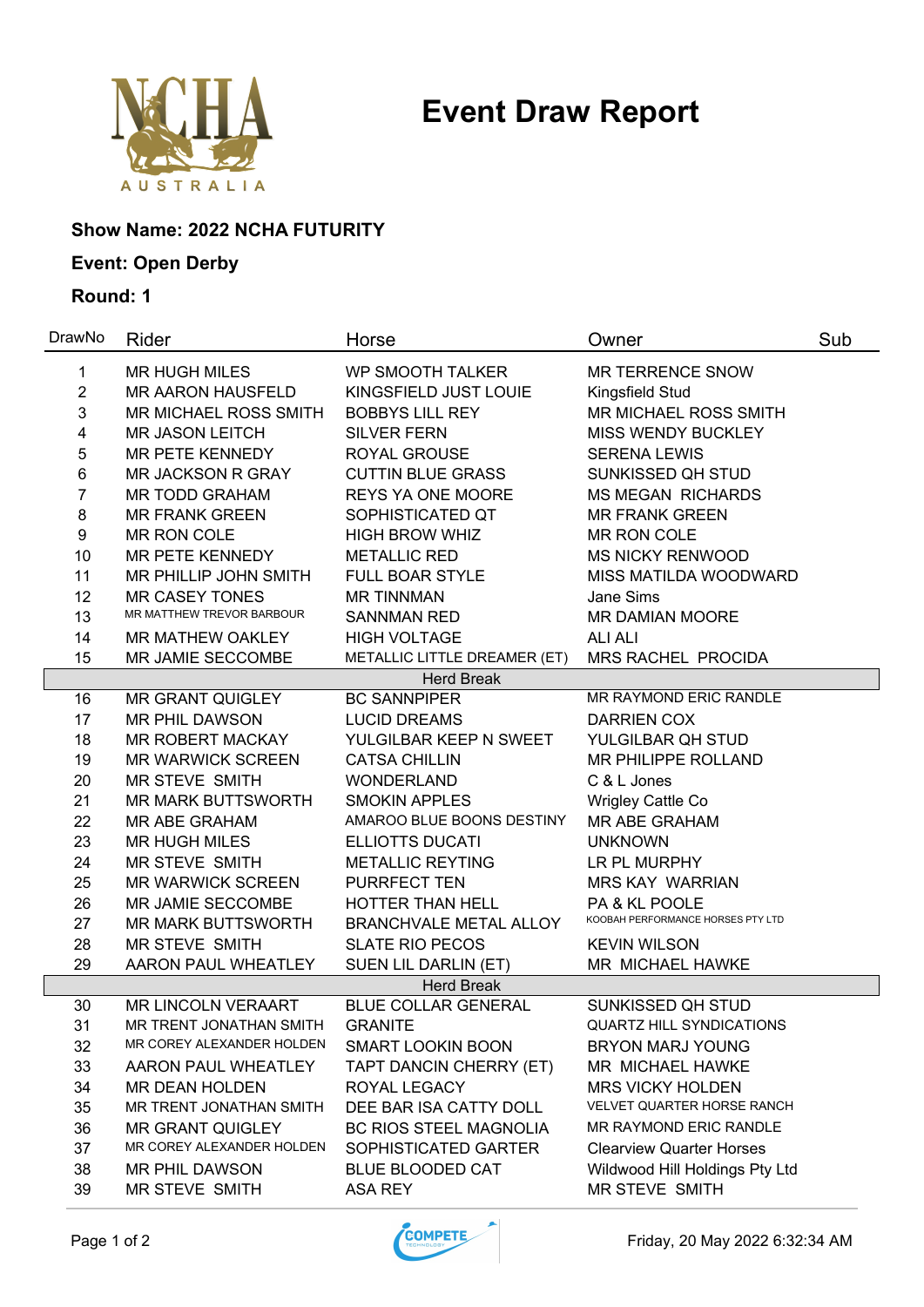

| 40 | <b>MRS JACKIE GRAHAM</b>   | SMITH FAMILY SUPA STYLE     | <b>MRS JACKIE GRAHAM</b>    |
|----|----------------------------|-----------------------------|-----------------------------|
| 41 | MR WAYNE BAUMANN           | <b>DUAL LINKETT</b>         | <b>MR WAYNE BAUMANN</b>     |
| 42 | <b>MR PHIL DAWSON</b>      | <b>MIA METALLIC</b>         | CUTTING EDGE QUARTER HORSES |
| 43 | <b>MR TYLER S HODGMAN</b>  | EB S DIGITAL                | <b>MR TYLER S HODGMAN</b>   |
|    |                            | <b>Herd Break</b>           |                             |
| 44 | MRS LYNDA MACCALLUM        | <b>BREYKING BAD</b>         | MRS LYNDA MACCALLUM         |
| 45 | MR JAMIE SECCOMBE          | <b>GRACE BAY</b>            | <b>CASHMERE CATTLE CO</b>   |
| 46 | <b>MR HUGH MILES</b>       | <b>SMART N SPICEY</b>       | MR PETER DOONAN             |
| 47 | MR DEAN HOLDEN             | <b>JACK REACHER</b>         | DJ AND JA JONES             |
| 48 | <b>MR WARWICK SCREEN</b>   | <b>TWICE THE SHINE</b>      | MISS KAYLA WARRIAN          |
| 49 | MR SCOTT CAMPBELL          | <b>HELLOFA SORT</b>         | <b>CLAVAR PTY LTD</b>       |
| 50 | <b>MR GRANT QUIGLEY</b>    | <b>MC METALLO</b>           | MR MICHAEL HAWKE            |
| 51 | MR COREY ALEXANDER HOLDEN  | SOUTHERN GARTER             | MR COREY ALEXANDER HOLDEN   |
| 52 | <b>MR ISAAC WESTERHUIS</b> | <b>HARBOUR LIGHTS</b>       | MISS JODIE TURVEY           |
| 53 | <b>MR GRANT QUIGLEY</b>    | <b>BETH DUTTON</b>          | <b>QSTUD</b>                |
| 54 | <b>MR CASEY TONES</b>      | <b>CATY SIX SPINS</b>       | <b>GLORY HILL TRUST</b>     |
| 55 | MR TRENT JONATHAN SMITH    | SWEET TALLIC CAT            | <b>MISS BROOKE WEST</b>     |
| 56 | MR PHIL DAWSON             | <b>METALLICS FLYTA FIRE</b> | <b>HH Pastoral Pty Ltd</b>  |
| 57 | <b>MR HUGH MILES</b>       | <b>SANNAREYA</b>            | <b>MR LINDSEY FRASER</b>    |
|    |                            | <b>Herd Break</b>           |                             |
| 58 | MR COREY ALEXANDER HOLDEN  | <b>DUAL REY DRIVER</b>      | MR LACHLAN MANN             |
| 59 | <b>MRS AMELIA SERVIN</b>   | ROCKIN ROCKABYE             | MR CAMPBELL TONKIN          |
| 60 | <b>MR MARK BUTTSWORTH</b>  | <b>DUCKTACULAR</b>          | <b>MS MARGIT NEZOLD</b>     |
| 61 | MRS LYNDA MACCALLUM        | <b>REYTALLIATE (ET)</b>     | MRS LYNDA MACCALLUM         |
| 62 | MR MATHEW OAKLEY           | <b>SANNANDREYUS</b>         | DELTA QUARTER HORSE STUD    |
| 63 | <b>MR WARWICK SCREEN</b>   | SMOOTH ELLIE REY            | <b>MS REBECCA SULLIVAN</b>  |
| 64 | MR ROBERT MACKAY           | IM NOT NEGOTIABLE           | <b>BUDMAC PTY LTD</b>       |
| 65 | <b>MR HUGH MILES</b>       | <b>AUTUMN NURSE</b>         | <b>MR HUGH MILES</b>        |
| 66 | MR JAMIE SECCOMBE          | YULGILBAR KEEP KOOL         | RM & CE Daly                |
| 67 | <b>MR TODD GRAHAM</b>      | <b>ANGELLICA</b>            | M and J bloom Pty Ltd       |
| 68 | <b>MR HUGH MILES</b>       | <b>DUAL N METALIC</b>       | <b>MR PERCY ELLIOTT</b>     |
| 69 | <b>MR ROBERT MACKAY</b>    | YULGILBAR KINDA TUFF        | YULGILBAR QH STUD           |
| 70 | <b>MR DEAN HOLDEN</b>      | SAPPHIRE CAT                | RICHARD & CHRISTINA GRANT   |
| 71 | MR COREY ALEXANDER HOLDEN  | <b>GUCCI GANG</b>           | <b>JADE JOHNSON</b>         |

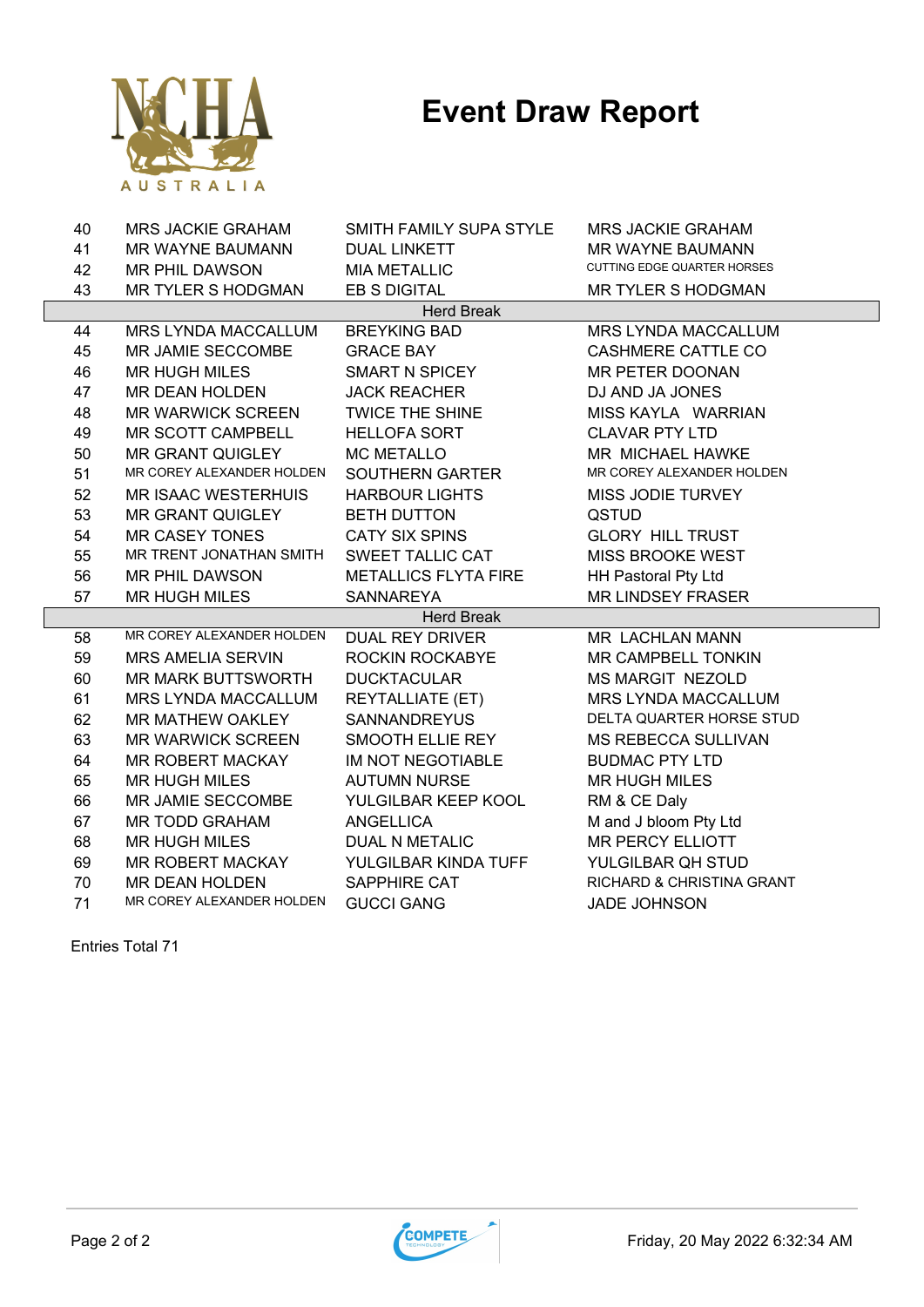

### **Show Name: 2022 NCHA FUTURITY**

### **Event: Open Futurity**

| DrawNo         | Rider                       | Horse                         | Owner                                 | Sub  |
|----------------|-----------------------------|-------------------------------|---------------------------------------|------|
| 1              | <b>MR GRANT QUIGLEY</b>     | <b>BC ALL STEEL</b>           | <b>MR RAYMOND ERIC RANDLE</b>         |      |
| $\overline{2}$ | <b>MR WAYNE BAUMANN</b>     | <b>WILUNAS LAST SHOT</b>      | MR PETER TODD SNR                     |      |
| 3              | <b>MR SCOTT CAMPBELL</b>    | <b>SHEZA STARGUN</b>          | C.A. BELL & R.S. BELL                 |      |
| 4              | <b>MRS LINDSEY WHEATLEY</b> | <b>LADY PHAIRY TALE</b>       | <b>MR MARK RUFF</b>                   |      |
| 5              | <b>MR PHIL DAWSON</b>       | <b>REYMINISCENCE (ET)</b>     | <b>Coolarest Farm</b>                 |      |
| 6              | <b>MR FRANK GREEN</b>       | PINKALLOU                     | MR JOHN DRYNAN                        |      |
| 7              | <b>MR CASEY TONES</b>       | <b>GUINEVERE</b>              | <b>MR CASEY TONES</b>                 |      |
| 8              | <b>MR TYLER S HODGMAN</b>   | PINK CHAMPAGNE                | <b>MR SERGE ROLLAND</b>               |      |
| 9              | <b>MR BEN O'REILLY</b>      | TAP N GO                      | <b>MR BEN O'REILLY</b>                | (GI) |
| 10             | <b>MR MATHEW OAKLEY</b>     | <b>ZIGTALLIC</b>              | RE AND JA SHEEDY                      |      |
| 11             | <b>MISS KRISTA MOORE</b>    | ERIN BOOM BOOM                | MR DAVID BILLINGHURST                 | (GI) |
| 12             | MR STEVE SMITH              | <b>LITTLE TOWN FLIRT</b>      | LR PL MURPHY                          |      |
| 13             | NICHOLAS SMITH              | ONE TOO MANY                  | <b>SUE SMITH</b>                      |      |
| 14             | MR COREY ALEXANDER HOLDEN   | <b>HICAREY</b>                | ROBERT H JONES INVESTMENTS PTY LTD    |      |
|                |                             | <b>Herd Break</b>             |                                       |      |
| 15             | <b>MR WARWICK SCREEN</b>    | <b>LOCK IT UP CAT</b>         | <b>MRS KAY WARRIAN</b>                | (GI) |
| 16             | <b>MR PHIL DAWSON</b>       | SWEET LIL CAT                 | <b>CUTTING EDGE QUARTER HORSES</b>    |      |
| 17             | <b>MR DEAN HOLDEN</b>       | <b>CUTTABAR STYLISH KITTY</b> | <b>JADE JOHNSON</b>                   |      |
| 18             | MR ROB HODGMAN              | SAN J LIL ITTY (ET)           | <b>MS JENNY MCVILLY</b>               |      |
| 19             | <b>MR CASEY TONES</b>       | <b>STEVIE ON TAP</b>          | MND RURAL PTY LTD                     | (GI) |
| 20             | MR ROB HODGMAN              | <b>STYLISH J DUAL</b>         | <b>MS JENNY MCVILLY</b>               |      |
| 21             | <b>MR MICHAEL MCKEOWN</b>   | SHORTY OAKIE CAT              | <b>MR MICHAEL MCKEOWN</b>             |      |
| 22             | <b>MR JACKSON R GRAY</b>    | <b>BUTTERFLY EFFECT</b>       | MADELEINE M. CANNON                   |      |
| 23             | MR MATTHEW TREVOR BARBOUR   | <b>SWEET PHALARIS</b>         | MR MATTHEW TREVOR BARBOUR             |      |
| 24             | <b>MR LINCOLN VERAART</b>   | <b>REYSPLENDENT</b>           | <b>MR MARCEL &amp; NICOLE VERAART</b> |      |
| 25             | <b>MR PETER RYAN</b>        | SIDE CHIC                     | <b>MR PETER RYAN</b>                  |      |
| 26             | MR TRENT JONATHAN SMITH     | IM A ROYAL ON THE PROWL       | <b>SUE SMITH</b>                      |      |
| 27             | MR DEAN HOLDEN              | CUTTABAR DESIGNED N METAL     | MR STUART BOYD LAURIE                 |      |
| 28             | <b>MR JACKSON R GRAY</b>    | <b>NINE TAILS SMART</b>       | SUNKISSED QH STUD                     | (GI) |
|                |                             | <b>Herd Break</b>             |                                       |      |
| 29             | MR ROB HODGMAN              | <b>NOWISEEU</b>               | <b>WAYNE POWELL</b>                   |      |
| 30             | <b>MR JIM VICKERY</b>       | <b>BOON SUGAR</b>             | <b>VANZED PTY LTD</b>                 |      |
| 31             | <b>MR HUGH MILES</b>        | REYNING POPPYCAT              | MR BILL MOLINARO                      |      |
| 32             | <b>MR TODD GRAHAM</b>       | YULGILBAR LIMITED EDITION     | YULGILBAR QH STUD                     | (GI) |
| 33             | <b>MRS LINDSEY WHEATLEY</b> | <b>DARA GRASSHOPPER</b>       | <b>AARON PAUL WHEATLEY</b>            | (GI) |
| 34             | <b>MR PETER RYAN</b>        | <b>KIT KAT BLUE</b>           | <b>MR PETER RYAN</b>                  |      |
| 35             | MR JAMIE SECCOMBE           | <b>TUFF LIL PRINCESS</b>      | Rodney Linke                          |      |
| 36             | <b>MR JIM VICKERY</b>       | <b>SWEET CHILLI FLO</b>       | <b>MRS OLIVIA VICKERY</b>             |      |
| 37             | MR COREY ALEXANDER HOLDEN   | <b>ROSIES PLAYGIRL</b>        | <b>ROSIES PLAYGIRL</b>                |      |
| 38             | <b>MR PHIL DAWSON</b>       | <b>METICULOUS</b>             | MR JIM LYONS                          |      |
| 39             | MR MATTHEW TREVOR BARBOUR   | <b>METAL IMAGE</b>            | MRS ANNE-MAREE HURST                  | (GI) |

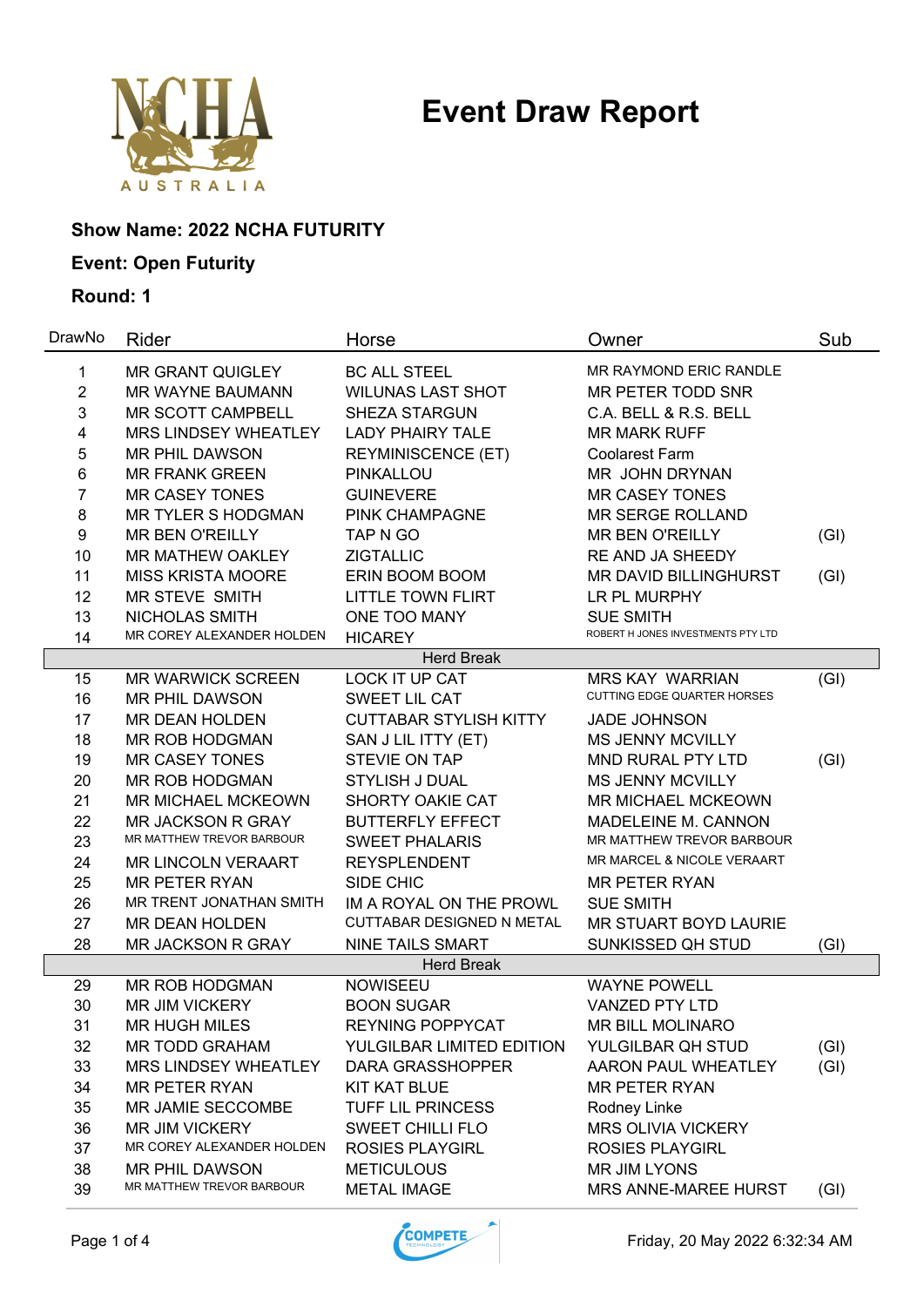

| 40<br>MR STEVE SMITH<br><b>IZZY SMOOTH REVIEW</b><br>J & E Mayne                          |      |
|-------------------------------------------------------------------------------------------|------|
| MR COREY ALEXANDER HOLDEN<br>41<br><b>Clearview Quarter Horses</b><br>ONE TIME BLUES (ET) |      |
| 42<br><b>MR MATHEW OAKLEY</b><br>MR MATHEW OAKLEY<br><b>DIRTY DEEDS</b>                   | (GI) |
| <b>Herd Break</b>                                                                         |      |
| MR TRENT JONATHAN SMITH<br><b>EDDIE FINNIGAN</b><br>43<br><b>BILLIE BUCKERIDGE</b>        |      |
| 44<br>ROC N RYE<br>SUNKISSED QH STUD<br><b>MR JACKSON R GRAY</b>                          | (GI) |
| 45<br>MR SCOTT CAMPBELL<br><b>WHO SHINES</b><br>Moondyne Cutting Horses                   |      |
| 46<br><b>MR MARK BUTTSWORTH</b><br><b>DRIVE LIKE HELL</b><br><b>MR BILL MOLINARO</b>      |      |
| 47<br><b>COVERED IN CHROME</b><br>MISS AILEE DONALDSON<br><b>MR JASON LEITCH</b>          |      |
| 48<br><b>MR ISAAC WESTERHUIS</b><br>SPLENDOUR IN THE GRASS<br><b>MS VICTORIA ACTON</b>    |      |
| 49<br><b>ERIN PARK STUD</b><br>MR PHILLIP JOHN SMITH<br><b>ERIN METALLIC MAC</b>          |      |
| 50<br>THE RIDDLER<br><b>CLAVAR PTY LTD</b><br>MR SCOTT CAMPBELL                           |      |
| 51<br>WHO SHOT THE CAT<br>PW & SJ KENNEDY<br>MR PETE KENNEDY                              | (GI) |
| 52<br>MR STEVE SMITH<br><b>LADY CHISUM DRIVE</b><br>Mary Valley Prime                     |      |
| WILD GULLY QUARTER HORSES<br>53<br>MR TRENT JONATHAN SMITH<br><b>CAATINGA</b>             |      |
| 54<br><b>MR GRANT SIMON</b><br><b>BOONS SHOWTIME</b><br><b>MISS CASEY HARDY</b>           |      |
| <b>MATT CABAN FARRIER SERVICES</b><br>55<br>MR TODD GRAHAM<br><b>PLAYFUL</b>              |      |
| 56<br><b>MR JACKSON R GRAY</b><br><b>BIT OF A SMOOTHIE</b><br>SUNKISSED QH STUD           |      |
| <b>Herd Break</b>                                                                         |      |
| <b>MC BLUTANIUM</b><br><b>MR JASON LEITCH</b><br>MRS DENISE MACCALLUM<br>57               |      |
| 58<br>MRS LINDSEY WHEATLEY<br><b>REY VON FLAME</b><br><b>MR ANGUS MCKINNON</b>            | (GI) |
| 59<br><b>MR CASEY TONES</b><br>SUNKISSED QH STUD<br><b>SIX BELLS</b>                      | (GI) |
| 60<br><b>MR GRANT SIMON</b><br>ONE MOORE HARLANA<br><b>MISS EMILY JANE GORKOW</b>         |      |
| 61<br>MR DEAN HOLDEN<br>PLAYIN IN THE SAND<br>DJ AND JA JONES                             |      |
| 62<br>MR SCOTT CAMPBELL<br>KOONAMARA JUSTA STARGUN<br>MISS ROMY BENNETT                   |      |
| 63<br>MR ABE GRAHAM<br><b>CIRCLEBAR METALIC MYSTERY</b><br>MRS TANIA MOORHEAD             |      |
| 64<br><b>MR TYLER S HODGMAN</b><br>SEE A HAWK<br><b>MR DOMINIC WILLIAMS</b>               | (GI) |
| 65<br>SPOONFULA BUBBLEGUM<br>MR BENJAMIN LOADES<br>BnC Performance Horses Pty Ltd         |      |
| 66<br>AARON PAUL WHEATLEY<br>THIS WRAE<br>AARON PAUL WHEATLEY                             | (GI) |
| 67<br><b>MR ABE GRAHAM</b><br>DUAL PEP REY VON<br><b>MR ABE GRAHAM</b>                    | (GI) |
| 68<br><b>CATTY LINK</b><br>MR WAYNE BAUMANN<br><b>MR WAYNE BAUMANN</b>                    |      |
| <b>STEVIE NIX</b><br>69<br><b>MR HUGH MILES</b><br><b>MR HUGH MILES</b>                   |      |
| <b>BOONS CATTALOU (PENDING)</b><br>70<br>MR STEVE BYRNE<br><b>MR CASEY STONER</b>         | (GI) |
| <b>Herd Break</b>                                                                         |      |
| <b>BELJAY PERFORMANCE HORSES</b><br><b>MR PHIL DAWSON</b><br><b>MERADA IN PRADA</b><br>71 |      |
| 72<br><b>MR TYLER S HODGMAN</b><br>POLARIS SPIN<br><b>MRS NADEAN MCKENNA</b>              | (GI) |
| MR MATTHEW TREVOR BARBOUR<br>73<br><b>IMA SAINTLY CAT</b><br>Mrs Sam Allen                |      |
| TRI STAR QUARTER HORSE STUD<br>74<br>AARON PAUL WHEATLEY<br><b>FLAMING CAT</b>            |      |
| 75<br><b>MR JASON LEITCH</b><br><b>BULLA NICKEL</b><br><b>MR MARK RUFF</b>                | (GI) |
| MR PHILLIP JOHN SMITH<br>76<br><b>SANNDUNE</b><br>Mrs Mikhala Lennox                      |      |
| MR COREY ALEXANDER HOLDEN<br>77<br><b>MISS METAL</b><br><b>MR DANNY CAREY</b>             |      |
| 78<br>PAUL BEATH<br>PETAS SUGAR MAN<br><b>MISS REBECCA BRODIE</b>                         | (GI) |
| 79<br><b>MR TODD GRAHAM</b><br><b>METALLIC BOOTS</b><br><b>MR TODD GRAHAM</b>             |      |
| PCD LOUIE MOORE<br>80<br><b>MR HUGH MILES</b><br><b>MR TERRENCE SNOW</b>                  |      |
| 81<br><b>MR WARWICK SCREEN</b><br><b>DURABELLE</b><br><b>MRS RENEE WARE</b>               |      |
| 82<br><b>MR LINCOLN VERAART</b><br><b>FIRST CLASS CHISUM</b><br>SUNKISSED QH STUD         | (GI) |
| <b>KEMPSEY QUARTER HORSES</b><br>83<br>MR ABE GRAHAM<br>SMART METALLIC JANE               |      |
|                                                                                           |      |

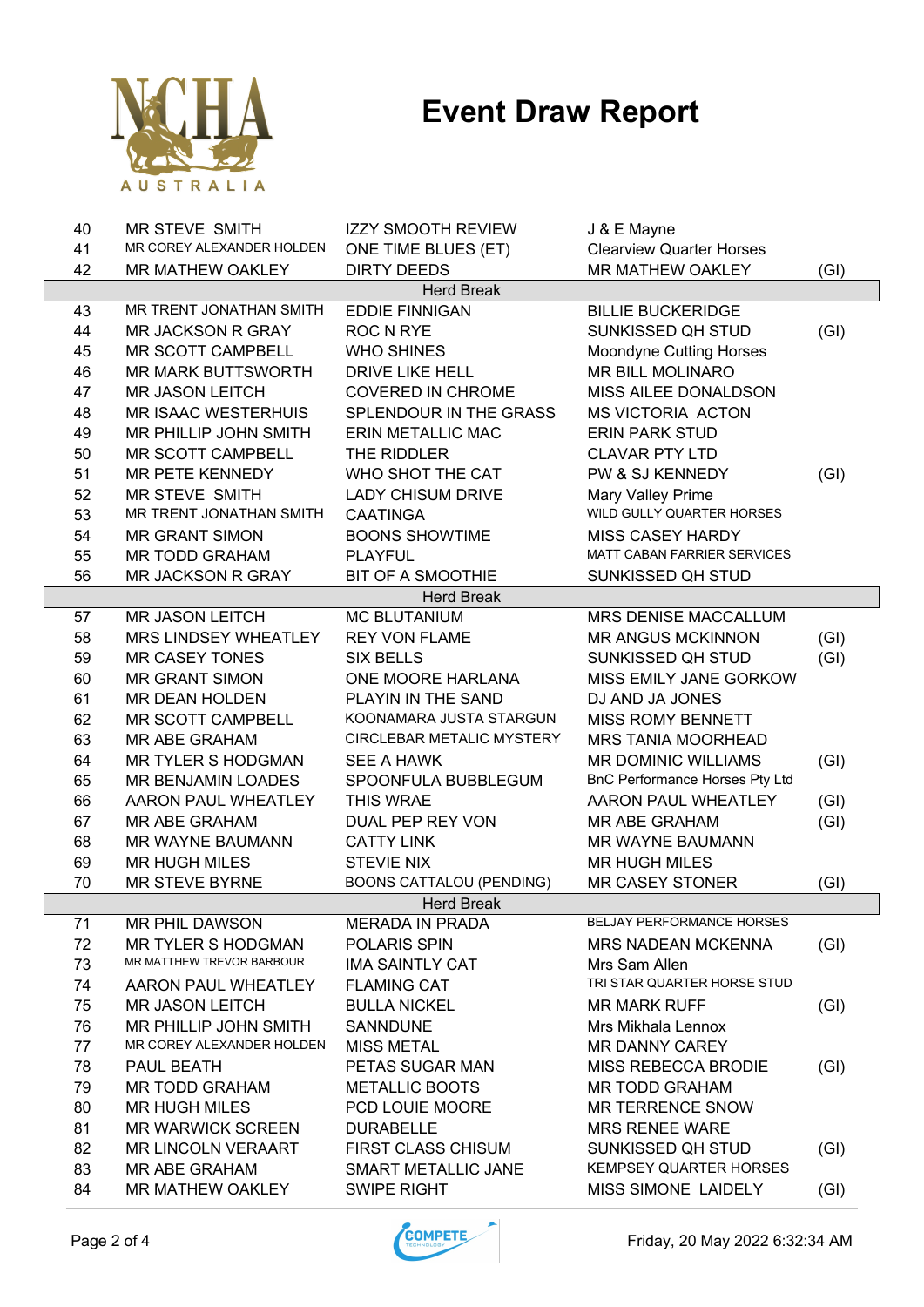

| <b>Herd Break</b> |                            |                                  |                                 |      |
|-------------------|----------------------------|----------------------------------|---------------------------------|------|
| 85                | <b>MR DEAN HOLDEN</b>      | <b>ROYAL KING COLE</b>           | <b>SAMANTHA STEPNELL</b>        | (GI) |
| 86                | <b>MR ISAAC WESTERHUIS</b> | <b>BEAUTIFUL CRAZY</b>           | <b>MRS NATASHA CARLON</b>       |      |
| 87                | MR JAMIE SECCOMBE          | <b>MEMPHIS MINNIE</b>            | KALILETT QUARTER HORSE          |      |
| 88                | <b>MR MATHEW OAKLEY</b>    | <b>OPEN ROAD</b>                 | <b>MR MATHEW OAKLEY</b>         | (GI) |
| 89                | MR COREY ALEXANDER HOLDEN  | <b>HAVVA BREAK POP</b>           | <b>ROBERT WATCHORN</b>          | (GI) |
| 90                | MR MATTHEW TREVOR BARBOUR  | <b>REYV ON REYLENE</b>           | <b>MR DAMIAN MOORE</b>          |      |
| 91                | <b>MR WARWICK SCREEN</b>   | <b>MACHISMO</b>                  | KAHLUA HOLDINGS                 | (GI) |
| 92                | <b>MR ROBERT MACKAY</b>    | YULGILBAR LADY SPINS             | <b>BUDMAC PTY LTD</b>           |      |
| 93                | AARON PAUL WHEATLEY        | <b>CUTTABARSTEVIEDESTINCTION</b> | TRI STAR QUARTER HORSE STUD     |      |
| 94                | <b>MR GRANT QUIGLEY</b>    | <b>MISS LORENA WOOD</b>          | QSTUD                           |      |
| 95                | MRS LINDSEY WHEATLEY       | <b>SUGAR RAE PETA</b>            | <b>MR MARK RUFF</b>             |      |
| 96                | MR LINCOLN VERAART         | <b>HITTHEBREYKS</b>              | MR MARCEL & NICOLE VERAART      | (GI) |
| 97                | MR JIM VICKERY             | <b>TASSA BOON</b>                | <b>VANZED PTY LTD</b>           | (GI) |
|                   |                            | <b>Herd Break</b>                |                                 |      |
| 98                | <b>MR PHIL DAWSON</b>      | <b>BEACH CRICKET</b>             | DP NM DOOLAN                    |      |
| 99                | <b>MR ISAAC WESTERHUIS</b> | PRETTY N STYLISH                 | <b>MISS HOLLY CLAYDEN</b>       |      |
| 100               | <b>MR MATHEW OAKLEY</b>    | <b>STEVIE'S CHOICE</b>           | MR ROBERT DUDDY                 |      |
| 101               | <b>MR HUGH MILES</b>       | <b>MAXIMUS METALIUS</b>          | SPRING CREEK CATTLE COMPANY P/L |      |
| 102               | MR COREY ALEXANDER HOLDEN  | ROSALIES FINAL WISH              | <b>MR CRAIG MITCHELL</b>        |      |
| 103               | <b>MR TODD GRAHAM</b>      | <b>METALLIC SPIDER</b>           | R & R LIVESTOCK                 |      |
| 104               | MR TRENT JONATHAN SMITH    | A CHICK WITH A BADGE             | <b>MRS MARGARET HART</b>        |      |
| 105               | <b>MRS TRUDY HOLDEN</b>    | <b>MAXI BRAKES</b>               | MR COREY ALEXANDER HOLDEN       | (GI) |
| 106               | <b>MR TODD GRAHAM</b>      | <b>REY VON STEVIE</b>            | <b>MR CAMERON TURNER</b>        |      |
| 107               | <b>MR LINCOLN VERAART</b>  | <b>REYS YA KITTY</b>             | TRI STAR QUARTER HORSE STUD     |      |
| 108               | MR ROB HODGMAN             | SAN J LIL ITTY BITTY             | <b>MS JENNY MCVILLY</b>         |      |
| 109               | MR JAMIE SECCOMBE          | <b>METALLIC BADGE</b>            | <b>CRAIG DOUGLAS ROSS</b>       |      |
| 110               | MR TRENT JONATHAN SMITH    | <b>STYLISH LIL TIGER</b>         | DM HEASLIP & LC SCHILLER        | (GI) |
|                   |                            | <b>Herd Break</b>                |                                 |      |
| 111               | MR JAMIE SECCOMBE          | <b>ACACIA GOLD</b>               | DARCY J. TWOHILL                |      |
| 112               | <b>MR JASON LEITCH</b>     | <b>SHADES OF METALLIC</b>        | <b>SUNKISSED QH STUD</b>        |      |
| 113               | <b>MR STEVE BYRNE</b>      | COLONEL SPOONFUL                 | <b>MR DAVID SPONG</b>           | (GI) |
| 114               | <b>MR PHIL DAWSON</b>      | ONE STYLISH DESIRE               | <b>MS BERNADETTE LUCAS</b>      | (GI) |
| 115               | MR JAMIE SECCOMBE          | AMAROO CHARDONNAY                | <b>MR JOHN DAMIANO</b>          |      |
| 116               | <b>MR WARWICK SCREEN</b>   | <b>SERENS REMEDY</b>             | <b>MRS KAY WARRIAN</b>          |      |
| 117               | <b>MR STEVE SMITH</b>      | <b>BAD TO THE BONE</b>           | TOMBSTONE QUARTER HORSES        |      |
| 118               | <b>MR GRANT QUIGLEY</b>    | SWEET CHERRY PIE                 | QSTUD                           |      |
| 119               | MR DEAN ROGAN              | <b>HARD N UP</b>                 | <b>MS OLIVIA TURNER</b>         |      |
| 120               | MR ABE GRAHAM              | AMAROO STARS GO BLU              | MR ABE GRAHAM                   |      |
| 121               | MR COREY ALEXANDER HOLDEN  | <b>ELLASLIECHISUMSBOONSHINE</b>  | <b>MS ABBY KETTNER</b>          |      |
| 122               | MR MATHEW OAKLEY           | PEPTOS SPECIAL FX                | <b>MARY ANNE LOWERY</b>         | (GI) |
| 123               | MR COREY ALEXANDER HOLDEN  | <b>SKEETOLENA</b>                | <b>MR MARCUS BERLYN</b>         |      |

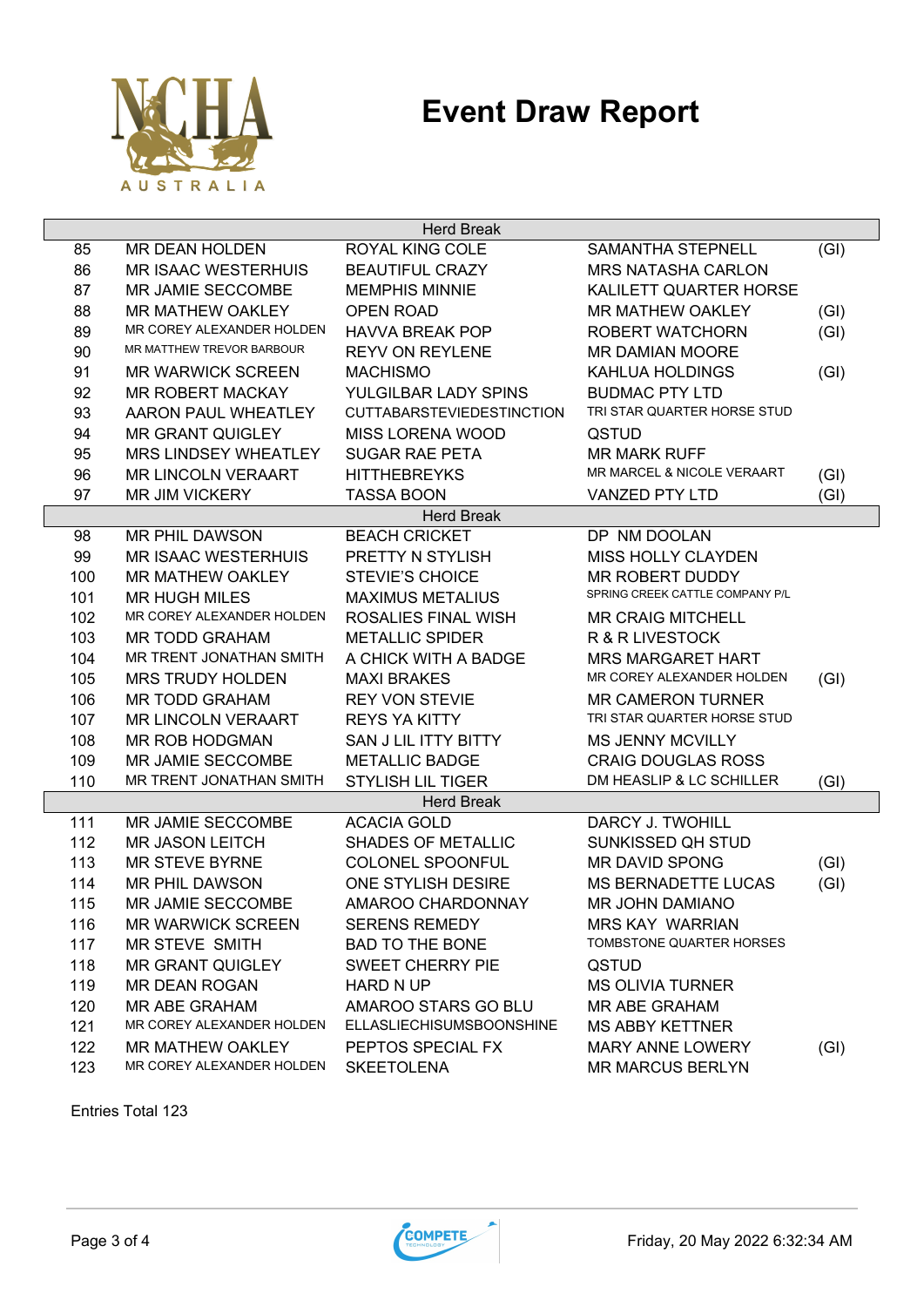

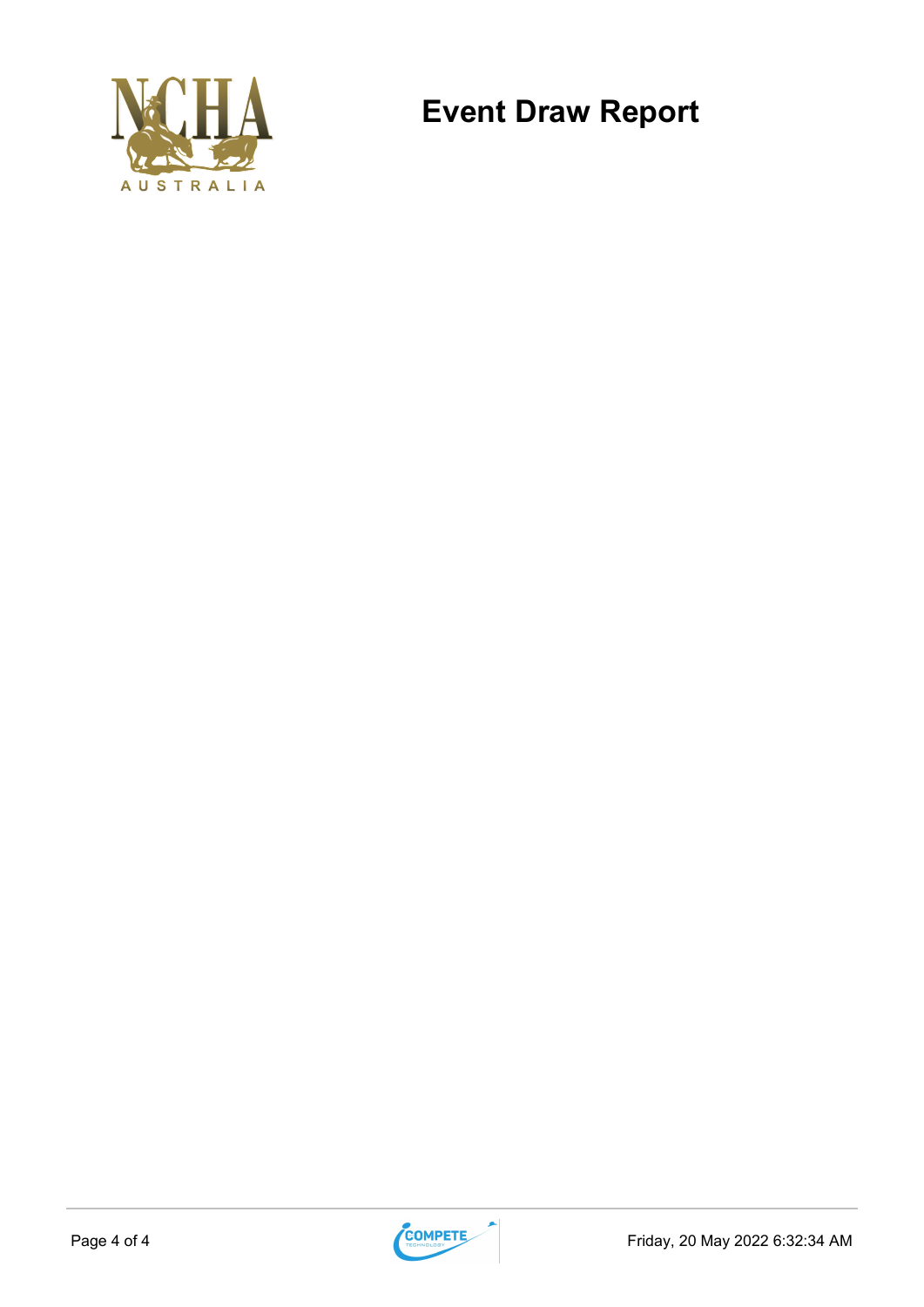

### **Show Name: 2022 NCHA FUTURITY**

### **Event: Open Gold Cup**

#### **Round: 1**

| DrawNo | <b>Rider</b>                | Horse                      | Owner                            | Sub |
|--------|-----------------------------|----------------------------|----------------------------------|-----|
| 1      | <b>MR TROY RANDELL</b>      | <b>TRUCLASS SHOGUN</b>     | <b>MRS FLEUR PHILIP</b>          |     |
| 2      | <b>MR PHIL DAWSON</b>       | SHINES LIKE METALLIC       | <b>BELJAY PERFORMANCE HORSES</b> |     |
| 3      | <b>MR TROY RANDELL</b>      | <b>SPIN N METALLIC</b>     | <b>MRS SUSANNAH RANDELL</b>      |     |
| 4      | <b>MR DEAN HOLDEN</b>       | <b>METALLIC DUCK</b>       | MANNERIM DOWNS PTY LTD           |     |
| 5      | <b>MR LINCOLN VERAART</b>   | EB S DIG THIS CAT          | PJ JOHNSTON & DM JONES           |     |
| 6      | <b>MR MATHEW OAKLEY</b>     | <b>HELL BLAZER</b>         | <b>MR GAVIN BULMER</b>           |     |
| 7      | <b>MR DAVID MORN</b>        | <b>IMAGOODDUCK</b>         | <b>MR DAVID MORN</b>             |     |
| 8      | <b>MR PHIL DAWSON</b>       | <b>I WONT BACK DOWN</b>    | <b>KEMPSEY QUARTER HORSES</b>    |     |
| 9      | MISS ASHLEIGH MEAGHER       | <b>MAGICOOL</b>            | <b>MR DAVID MERYGOLD</b>         |     |
| 10     | <b>MR LINCOLN VERAART</b>   | <b>KATS KRYPTONITE</b>     | MR MARCEL & NICOLE VERAART       |     |
| 11     | <b>MR TYLER S HODGMAN</b>   | <b>SMOOTH ITTY CAT</b>     | <b>MS JENNY MCVILLY</b>          |     |
| 12     | <b>MR DEAN HOLDEN</b>       | CRYSTAL PARK CATS A GLORY  | <b>SAMANTHA STEPNELL</b>         |     |
| 13     | MR BENJAMIN LOADES          | KOONAMARA SPOONFULA BADGE  | MR BENJAMIN LOADES               |     |
|        |                             | <b>Herd Break</b>          |                                  |     |
| 14     | <b>MR HUGH MILES</b>        | ONE STYLISH LEOETTA        | <b>LAZY K QUARTER HORSES</b>     |     |
| 15     | MR COREY ALEXANDER HOLDEN   | <b>REYS YA GARTER</b>      | <b>DOUG KEFFORD</b>              |     |
| 16     | <b>MR PHIL DAWSON</b>       | <b>HANGIN WITH ROYALTY</b> | Wildwood Hill Holdings Pty Ltd   |     |
| 17     | <b>MR VICTOR VICKERS</b>    | PLAYIN SOPHISTICATED       | <b>MR VICTOR VICKERS</b>         |     |
| 18     | <b>MR HUGH MILES</b>        | <b>TRIPLE SIX</b>          | <b>MR THOMAS DUDDY</b>           |     |
| 19     | MR SCOTT CAMPBELL           | HIS STARGUN IS HOT (IMP)   | <b>Moondyne Cutting Horses</b>   |     |
| 20     | MR JACKSON R GRAY           | <b>MARILYN MONROC</b>      | <b>MR PHILLIP GRAY</b>           |     |
| 21     | <b>MRS LINDSEY WHEATLEY</b> | METALLICTOY (IMP)          | <b>MR MARK RUFF</b>              |     |
| 22     | <b>MR DEAN HOLDEN</b>       | <b>STYLISH PLAYER</b>      | <b>MR CHRISTOPHER WARE</b>       |     |
| 23     | <b>MR WARWICK SCREEN</b>    | SMOOTH N SPIN              | <b>MR JACK MURPHY</b>            |     |
| 24     | MR COREY ALEXANDER HOLDEN   | <b>SHESA SKILLYCAT</b>     | <b>JADE JOHNSON</b>              |     |
| 25     | <b>MR TODD GRAHAM</b>       | DOGS MONEY HONEY           | MISS HOLLY CLAYDEN               |     |
| 26     | <b>MR ABE GRAHAM</b>        | PEPITAS REYNBOW            | <b>MS REBECCA SULLIVAN</b>       |     |

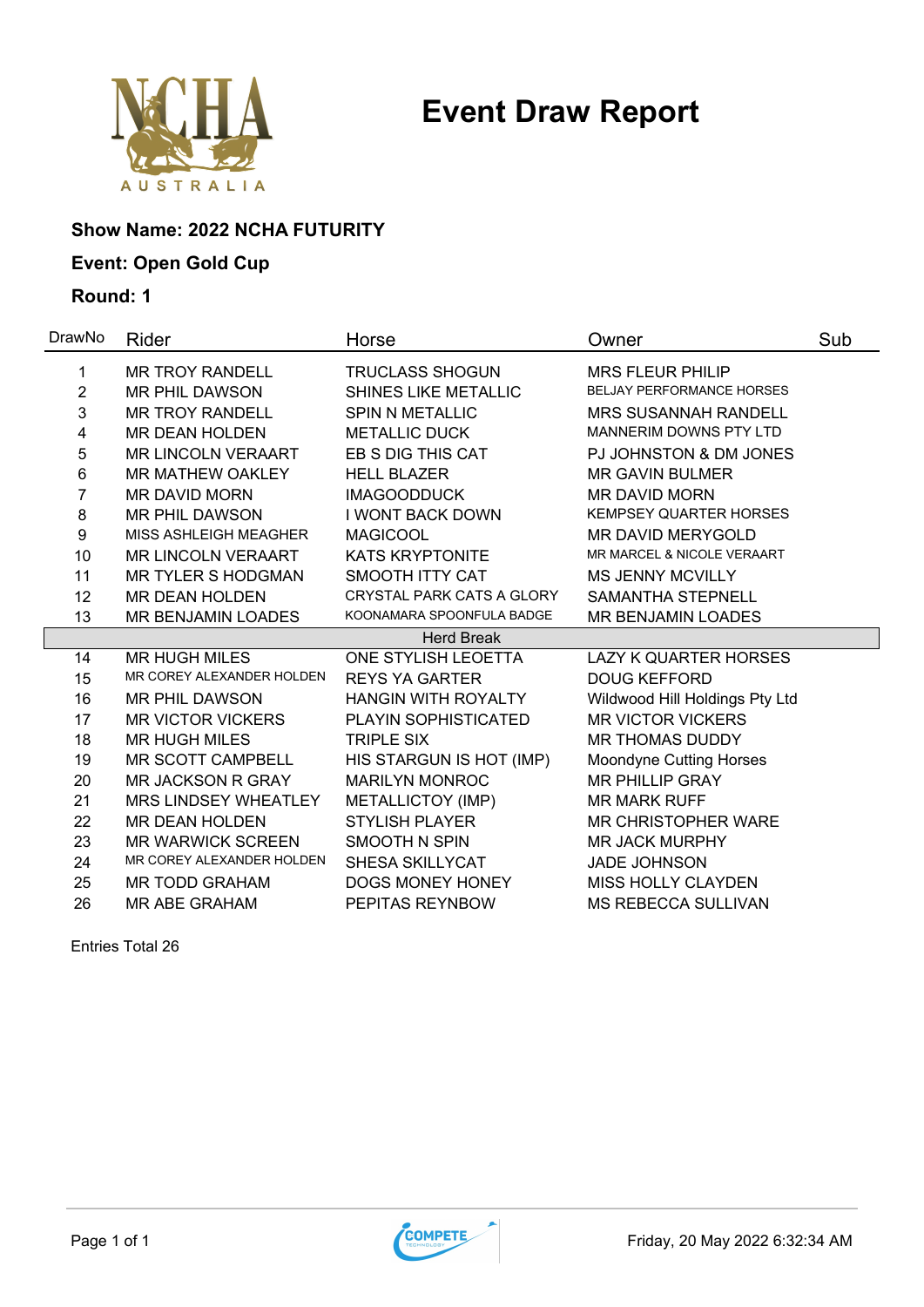

### **Show Name: 2022 NCHA FUTURITY**

### **Event: Open Non Pro Gold Cup**

#### **Round: 1**

| DrawNo           | Rider                            | Horse                          | Owner                          | Sub |
|------------------|----------------------------------|--------------------------------|--------------------------------|-----|
| 1                | <b>MR VICTOR VICKERS</b>         | <b>PLAYIN SOPHISTICATED</b>    | <b>MR VICTOR VICKERS</b>       |     |
| $\overline{c}$   | <b>MR PETER SHUMACK</b>          | FAIR LADY FLASH (IMP)          | MR PETER SHUMACK               |     |
| 3                | <b>MRS TRACEY MCCLURG</b>        | SMOOTH AS HELL                 | <b>MRS TRACEY MCCLURG</b>      |     |
| 4                | MS LAUREN DENMEAD                | DRIVE LADY DRIVE               | MS LAUREN DENMEAD              |     |
| 5                | MRS JACKIE GRAHAM                | DORA REY                       | MRS JACKIE GRAHAM              |     |
| 6                | <b>MR JACK MURPHY</b>            | <b>SMOOTH N SPIN</b>           | <b>MR JACK MURPHY</b>          |     |
| $\overline{7}$   | MR SCOTT CODEY                   | YULGILBAR JACKAROO             | <b>MR SCOTT CODEY</b>          |     |
| 8                | <b>MS REBECCA SULLIVAN</b>       | PEPITAS REYNBOW                | MS REBECCA SULLIVAN            |     |
| $\boldsymbol{9}$ | <b>MR JOHN KEATS</b>             | <b>HANGIN WITH ROYALTY</b>     | Wildwood Hill Holdings Pty Ltd |     |
| 10               | <b>MR MARK RUFF</b>              | <b>BULLA DEMI</b>              | <b>MR MARK RUFF</b>            |     |
| 11               | <b>MRS LEANNE MORAN</b>          | <b>DRIVING MISS ROYAL</b>      | TRI STAR QUARTER HORSE STUD    |     |
| 12               | <b>MR SIDNEY MYER</b>            | YULGILBAR IMA BLACK CAT        | YULGILBAR QH STUD              |     |
|                  |                                  | <b>Herd Break</b>              |                                |     |
| 13               | <b>MR ANGUS MCKINNON</b>         | <b>BROOMFIELD STYLISH ACRE</b> | <b>MR ANGUS MCKINNON</b>       |     |
| 14               | <b>MRS FLEUR PHILIP</b>          | <b>TRUCLASS SHOGUN</b>         | <b>MRS FLEUR PHILIP</b>        |     |
| 15               | <b>MR ANGUS MCKINNON</b>         | EB S FLAME TREE                | <b>MR ANGUS MCKINNON</b>       |     |
| 16               | <b>MRS KIM KRISTINE CAMPBELL</b> | <b>WHOS MOONSHINE</b>          | <b>Moondyne Cutting Horses</b> |     |
| 17               | MISS EMMA SARAH STOCKDALE        | <b>MARILYN MONROC</b>          | MR PHILLIP GRAY                |     |
| 18               | MISS HOLLY CLAYDEN               | DOGS MONEY HONEY               | MISS HOLLY CLAYDEN             |     |
| 19               | <b>MRS JULIE SHEEDY</b>          | SWEETALLIC (IMP)               | RE AND JA SHEEDY               |     |
| 20               | MRS LYNDA MACCALLUM              | I SEE U                        | MRS LYNDA MACCALLUM            |     |
| 21               | SAMANTHA STEPNELL                | CRYSTAL PARK CATS A GLORY      | SAMANTHA STEPNELL              |     |
| 22               | MRS KIM KRISTINE CAMPBELL        | HIS STARGUN IS HOT (IMP)       | <b>Moondyne Cutting Horses</b> |     |
| 23               | MR PHILIP EDWARD CONAGHAN        | THINK PINK                     | MR PHILIP EDWARD CONAGHAN      |     |
| 24               | MR DAVID MERYGOLD                | <b>MAGICOOL</b>                | MR DAVID MERYGOLD              |     |
|                  |                                  | <b>Herd Break</b>              |                                |     |
| 25               | MR DAVID MORN                    | <b>IMAGOODDUCK</b>             | MR DAVID MORN                  |     |
| 26               | <b>JADE JOHNSON</b>              | <b>EBS SLICK CHOOK</b>         | <b>JADE JOHNSON</b>            |     |
| 27               | <b>MRS SUSANNAH RANDELL</b>      | <b>SPIN N METALLIC</b>         | <b>MRS SUSANNAH RANDELL</b>    |     |
| 28               | <b>MR MARTIN J MORAN</b>         | <b>CATS OVERDRIVE</b>          | TRI STAR QUARTER HORSE STUD    |     |
| 29               | <b>MRS SHELLEY RUFF</b>          | METALLICTOY (IMP)              | <b>MR MARK RUFF</b>            |     |
| 30               | MISS BRIDGET CHRISTENSEN         | <b>ERIN REYL SLICK</b>         | <b>JN Christensen</b>          |     |
| 31               | MISS KYLIE BARNETT-TAPP          | YULGILBAR GDAY KITTY           | MISS KYLIE BARNETT-TAPP        |     |
| 32               | MR DAVID DOOLAN                  | DARA KAYS LAST TEAR DROP       | DP NM DOOLAN                   |     |
| 33               | <b>MRS AMELIA SERVIN</b>         | <b>STYLISH TINLADY</b>         | MR CAMPBELL TONKIN             |     |
| 34               | <b>MS NICOLE DUNBAR</b>          | EB S MAINLINE                  | MND RURAL PTY LTD              |     |
| 35               | MISS LACEY CAITLYN ELLIOTT       | <b>BOONS METALLIC</b>          | MR BRIAN THOMAS ELLIOTT        |     |
| 36               | <b>MR MARK RUFF</b>              | <b>REYVING LUNACAT</b>         | <b>MR MARK RUFF</b>            |     |

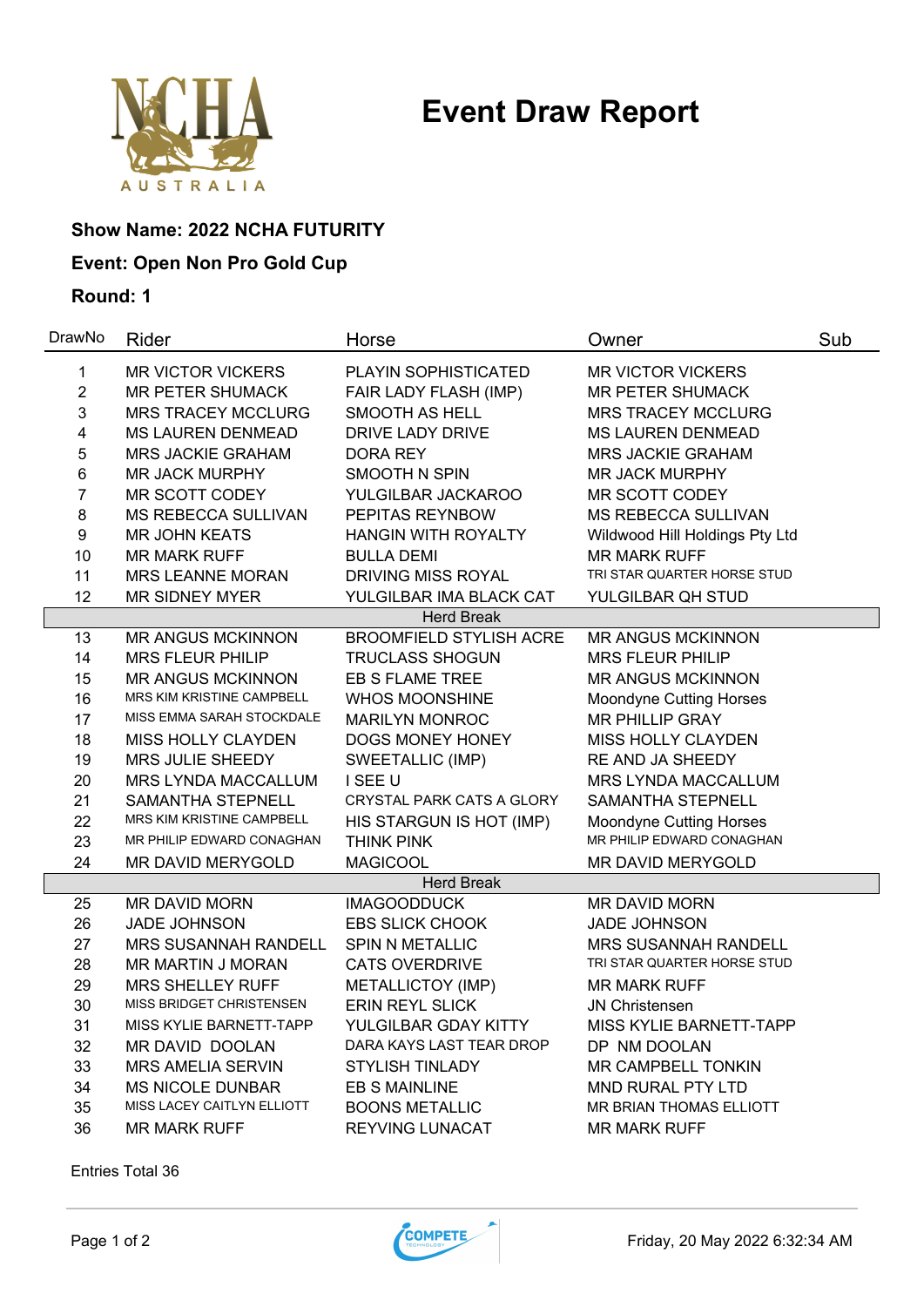

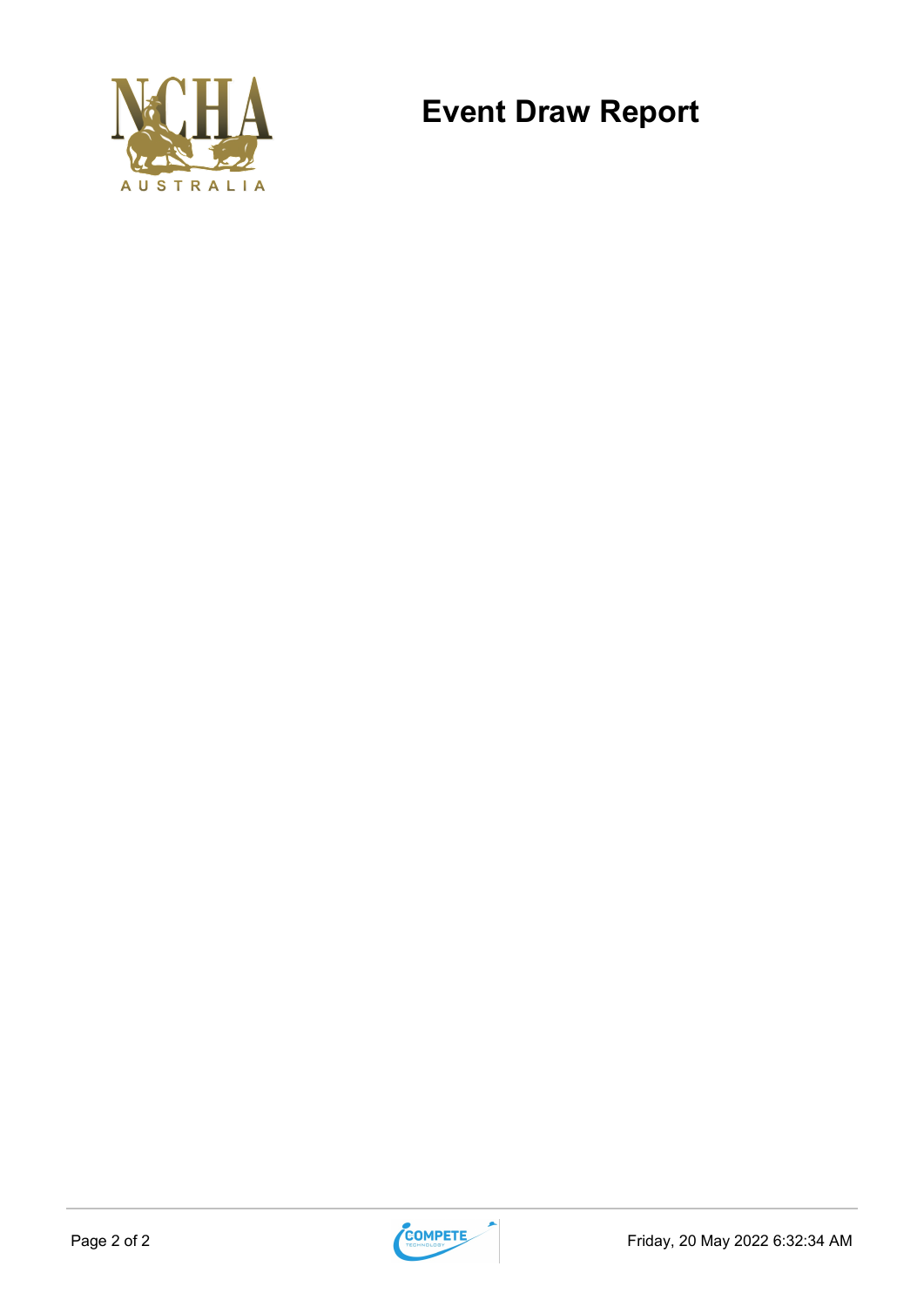

### **Show Name: 2022 NCHA FUTURITY**

### **Event: Senior Youth**

### **Round: 1**

| Rider                           | Horse                    | Owner                       | Sub |
|---------------------------------|--------------------------|-----------------------------|-----|
| <b>MISS HAYLEY MORRIS</b>       | ONE MOORE BOBBI          | <b>MR JOSHUA MORRIS</b>     |     |
| MISS OLIVIA MACCALLUM           | <b>EVANESCENCE</b>       | <b>MRS LYNDA MACCALLUM</b>  |     |
| <b>MISS SOPHIE FERLING</b>      | TP MUDDY CAT             | <b>MND RURAL PTY LTD</b>    |     |
| MISS OLIVIA MACCALLUM           | DOGS MONEY HONEY         | <b>MISS HOLLY CLAYDEN</b>   |     |
| <b>TESSA MACKENZIE CONAGHAN</b> | THINK PINK               | MR PHILIP EDWARD CONAGHAN   |     |
| <b>MISS ALICE STOKES</b>        | <b>MARYS STYLISH OAK</b> | <b>MRS SUSANNAH RANDELL</b> |     |
| PETER MACCALLUM                 | I SEE U                  | <b>MRS LYNDA MACCALLUM</b>  |     |
| <b>MR KANE KARAYANNIS</b>       | <b>CAT N BLACK</b>       | <b>Tatti Trust</b>          |     |
| MISS ADDISON DUDLEY             | DORA REY                 | <b>MRS JACKIE GRAHAM</b>    |     |
| <b>MR KYLE MCCLURG</b>          | SMOOTH AS HELL           | <b>MRS TRACEY MCCLURG</b>   |     |
|                                 | <b>Herd Break</b>        |                             |     |
| <b>MISS MOLLY HARTOG</b>        | <b>GEORGINAS STYLE</b>   | <b>UNKNOWN</b>              |     |
| MISS CHARLOTTE THOMAS           | TBA                      | <b>MR RILEY BROWN</b>       |     |
| <b>MISS RACHAEL BROWN</b>       | <b>IMA NEAT CAT</b>      | <b>MR RILEY BROWN</b>       |     |
| MISS ADDISON DUDLEY             | ONE STYLISH TURPENTINE   | <b>MRS JACKIE GRAHAM</b>    |     |
| <b>JESSICA POWELL</b>           |                          | <b>MR FRANK GREEN</b>       |     |
| MISS MACKENZIE MEARNS           | <b>TBA</b>               | <b>UNKNOWN</b>              |     |
| <b>MISS MOLLY HARTOG</b>        | <b>ERIN REYL SLICK</b>   | <b>JN Christensen</b>       |     |
| MISS EMMY-LOU REEVE             | <b>SPIN N METALLIC</b>   | <b>MRS SUSANNAH RANDELL</b> |     |
| <b>MR KANE KARAYANNIS</b>       | TR DUAL N HOOTCHYS LASS  | <b>Tatti Trust</b>          |     |
|                                 |                          |                             |     |

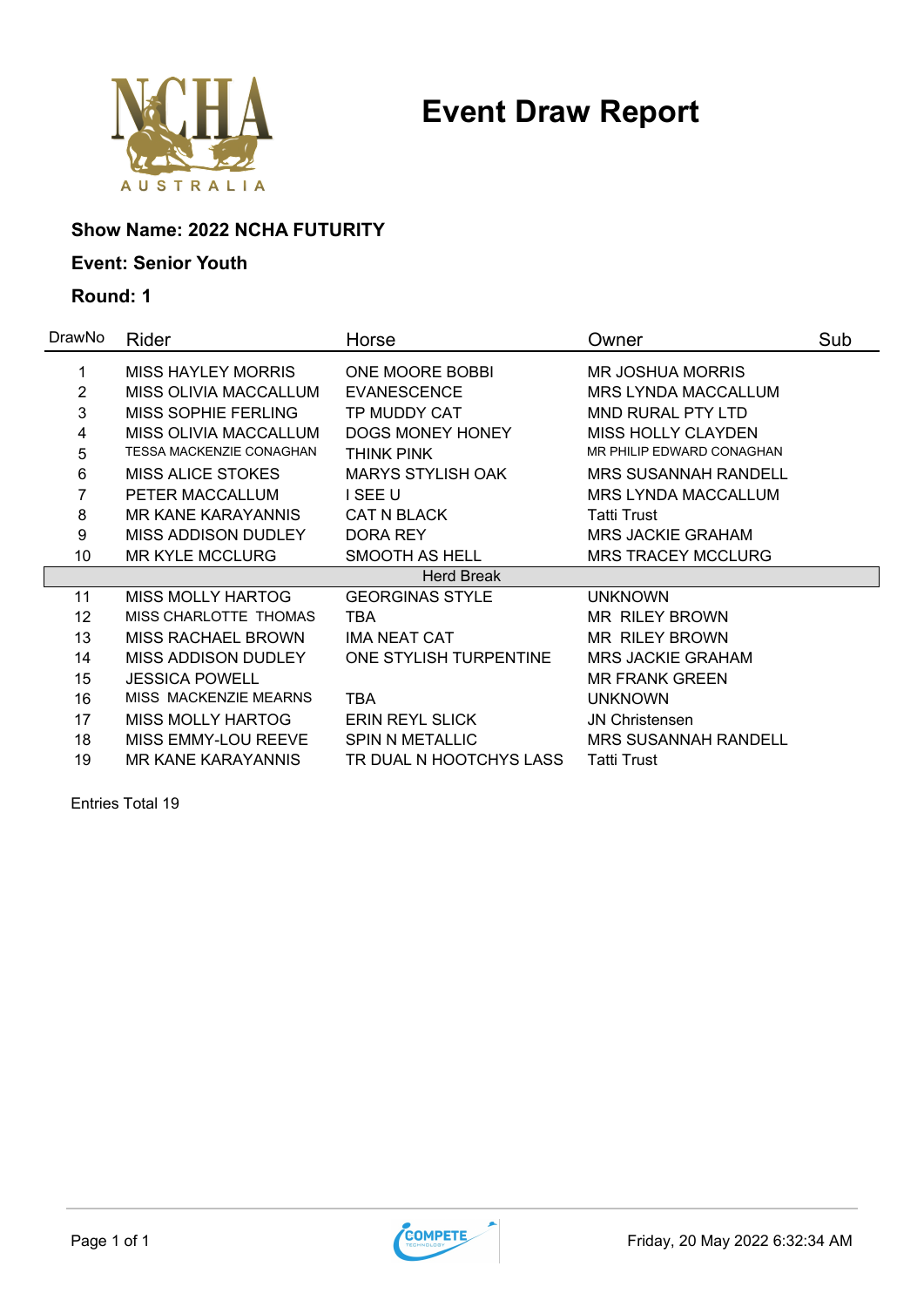

### **Show Name: 2022 NCHA FUTURITY**

### **Event: Snafflebit Open Futurity**

| DrawNo         | Rider                      | Horse                       | Owner                             | Sub  |
|----------------|----------------------------|-----------------------------|-----------------------------------|------|
| 1              | MISS KELLIE PICKERSGILL    | <b>STYLISH ALLEGRA</b>      | CR HANSEN & KR PICKERSGILL        | (NP) |
| $\overline{2}$ | <b>MR PAXTON PULFORD</b>   | <b>TELL IMA CAT</b>         | <b>MS VICKI HEILBRONN</b>         |      |
| 3              | <b>MR STEVE GRAVES</b>     | CALS HOT GUN                | <b>MR STEVE GRAVES</b>            | (NP) |
| 4              | <b>MR SEAN RYNNE</b>       | <b>MIA</b>                  | <b>MR SEAN RYNNE</b>              |      |
| 5              | <b>MR BEN O'REILLY</b>     | <b>METALLIC METAL</b>       | <b>SPRINGVIEW</b>                 |      |
| 6              | <b>MR TOM WILLIAMSON</b>   | <b>PUSHEEN</b>              | <b>GLENMORE LIVESTOCK</b>         | (NP) |
| 7              | <b>CALLUM GIBSON</b>       | <b>CHISUMS CLASSIQUE</b>    | <b>CALLUM GIBSON</b>              | (NP) |
| 8              | Mr GAVAN CLARKE            | <b>METALLIC SHIMMA</b>      | Mr GAVAN CLARKE                   |      |
| 9              | <b>MR ADAM WROBEL</b>      | <b>ONE STYLISH MADAM</b>    | <b>MR ADAM WROBEL</b>             |      |
| 10             | <b>MR JOHN PECHEY</b>      | TIME TO PLAY STYLISH        | <b>MR JOHN PECHEY</b>             | (NP) |
| 11             | MR ANDREW HENDERSON        | <b>HENROSAS KISSING REY</b> | MR ANDREW HENDERSON               | (NP) |
| 12             | MR DAVID BILLINGHURST      | <b>ERIN DUEL SPINS</b>      | MR DAVID BILLINGHURST             | (NP) |
| 13             | Mr PATRICK HOPGOOD         | <b>DRIVING MISS SMARTY</b>  | Mr PATRICK HOPGOOD                |      |
| 14             | MR NATHAN JOHN WILSON      | <b>METALLIC T WOOD</b>      | <b>MR NATHAN JOHN WILSON</b>      | (NP) |
|                |                            | <b>Herd Break</b>           |                                   |      |
| 15             | <b>MISS STACIE WELK</b>    | <b>CHICK N CHIPS</b>        | <b>MISS STACIE WELK</b>           | (NP) |
| 16             | <b>MR TRISTAN MOST</b>     | <b>CATS SPINICHEX</b>       | <b>MR TRISTAN MOST</b>            | (NP) |
| 17             | <b>MR AARON HAUSFELD</b>   | PRETTY SMOOTH CAT           | <b>MRS JENNY MEYERS</b>           |      |
| 18             | NICHOLAS SMITH             | <b>KISS MY GRASS</b>        | <b>MR TODD GRAHAM</b>             |      |
| 19             | MISS CORINNE ANDERSON      | <b>SWEET PEPPY DUCK</b>     | <b>UNKNOWN</b>                    |      |
| 20             | <b>MR ADAM WROBEL</b>      | WHISKEY A GO GO             | <b>MR ADAM WROBEL</b>             |      |
| 21             | MR WAYNE DOUGLAS BROWN     | <b>SANBELLA</b>             | MR WAYNE DOUGLAS BROWN            | (NP) |
| 22             | <b>MR LANE PENDERGAST</b>  | <b>REYS WISHES</b>          | <b>MR LANE PENDERGAST</b>         | (NP) |
| 23             | <b>MR MATTHEW MCGUREN</b>  | METALLIC SECREYTARIART      | <b>MR MATTHEW MCGUREN</b>         | (NP) |
| 24             | MISS BONNIE-KATE JOHNSTONE | <b>JAZZYS SURPRISE GIFT</b> | Mary Valley Prime                 | (NP) |
| 25             | MR PHILIPPE MANCHON        | TIFFANY N CO                | <b>MR PHILIPPE MANCHON</b>        | (NP) |
| 26             | <b>MR DANIEL STEERS</b>    | <b>LEBRON</b>               | <b>MR JOSHUA GIBSON</b>           |      |
| 27             | <b>MR TROY PALMER</b>      | <b>BAD IN BLACK</b>         | <b>MR TERRENCE SNOW</b>           |      |
| 28             | <b>MR AARON HAUSFELD</b>   | HONEY DONT LOOK             | AD HAUSFELD                       |      |
|                |                            | <b>Herd Break</b>           |                                   |      |
| 29             | <b>MRS TESSA ZAPPA</b>     | <b>MOVIN MAYHEM</b>         | <b>MRS TESSA ZAPPA</b>            | (NP) |
| 30             | <b>MR ADAM WROBEL</b>      | <b>MADAM A MOORE</b>        | <b>MRS SHIRALEE UNGER</b>         |      |
| 31             | MR BEN O'REILLY            | <b>METELES DREAM</b>        | <b>TERRY &amp; LIZ SMITH</b>      |      |
| 32             | <b>TBA</b>                 | PETES PET SQUIRREL          | KOOBAH PERFORMANCE HORSES PTY LTD |      |
| 33             | <b>MR BEN O'REILLY</b>     | SMOOTH BLUE REYN            | <b>MISS TALLIA CAVERS</b>         |      |
| 34             | <b>MR TROY PALMER</b>      | PCD LOU ELEGANCE            | <b>MR TERRENCE SNOW</b>           |      |
| 35             | MR SCOTT MCNAUGHTON        | <b>LITTLE BLACK DUCK</b>    | <b>MRS LARA ANDERSON</b>          |      |
| 36             | <b>MR ADAM WROBEL</b>      | <b>SMOOTH TALKIN PLAYER</b> | <b>MR ADAM WROBEL</b>             |      |
| 37             | Miss Katherine Obrien      | <b>WHOS A SNIPER</b>        | Miss Katherine O'Brien            |      |
| 38             | <b>KAREN CRAFT</b>         | THREE PR TIMES UP JUSTIN    | <b>KAREN CRAFT</b>                | (NP) |
| 39             | MRS DANIELLE MAREE BYRNE   | <b>NOTAMOMENTTOOSUEN</b>    | MRS DANIELLE MAREE BYRNE          | (NP) |